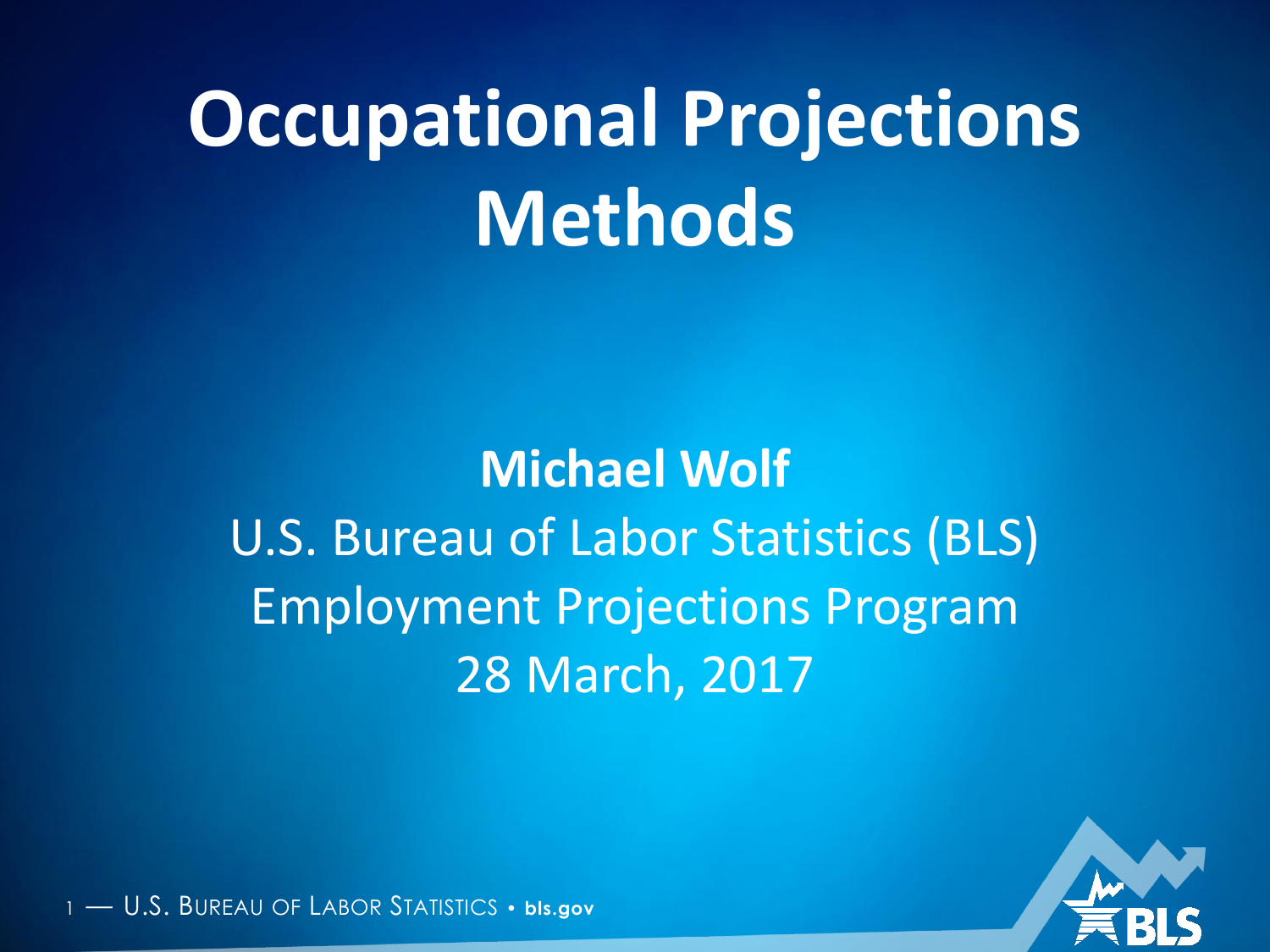## **Overview**

- BLS Projections Background
- Data Sources and Classifications
- **Developing Occupational Projections**
- Occupational Qualifications
- **Extimating Occupational Replacement Needs**

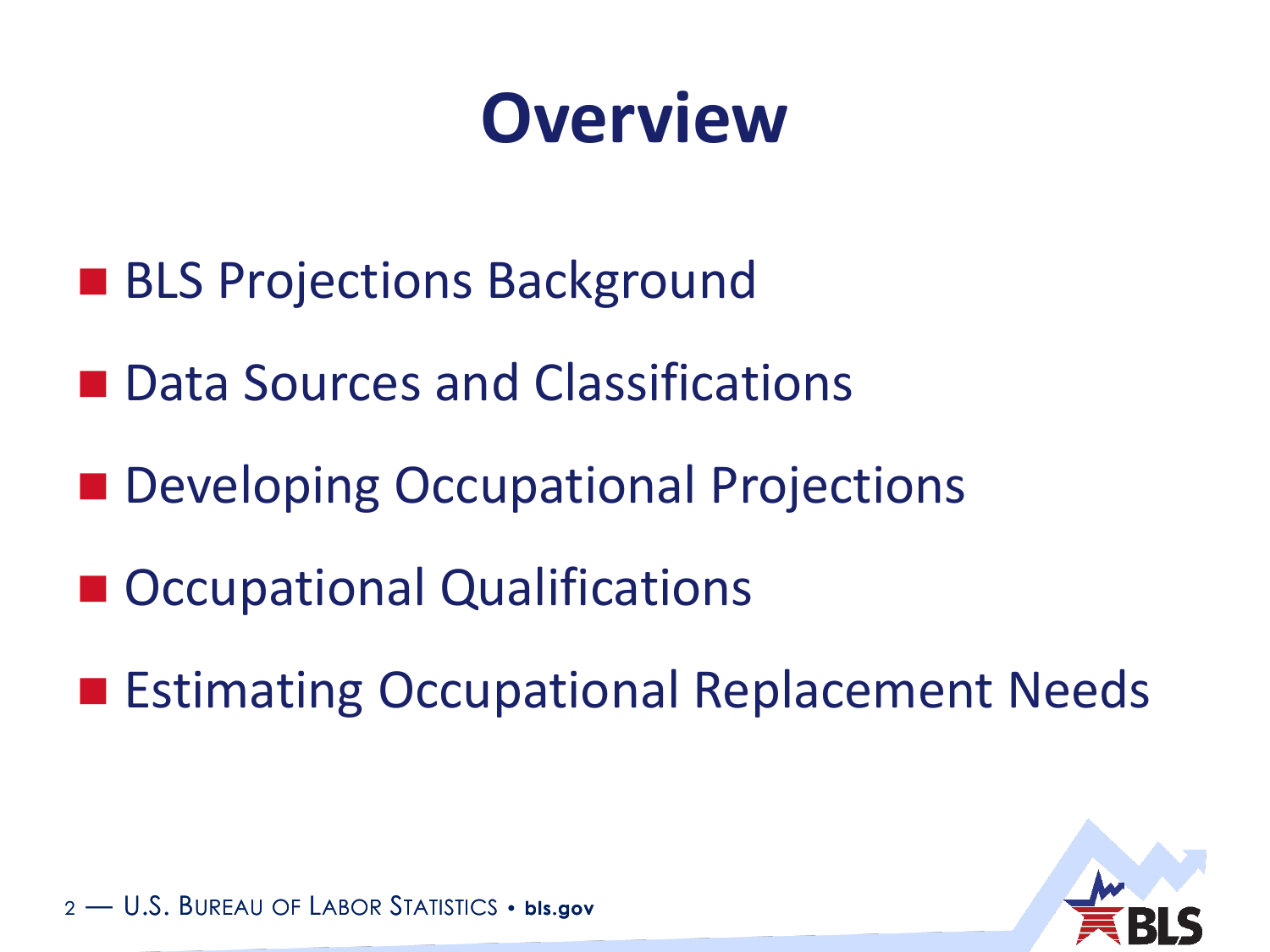# **US Projections History**

- US Secretary of Labor is charged with developing a national employment statistics system
	- ▶ Bureau of Labor Statistics (BLS) is the statistical agency of the Department of Labor
- **First Occupational Outlooks produced in 1940s** to aide in postwar readjustments
- Comprehensive numerical projections every 2 years since the 1960s

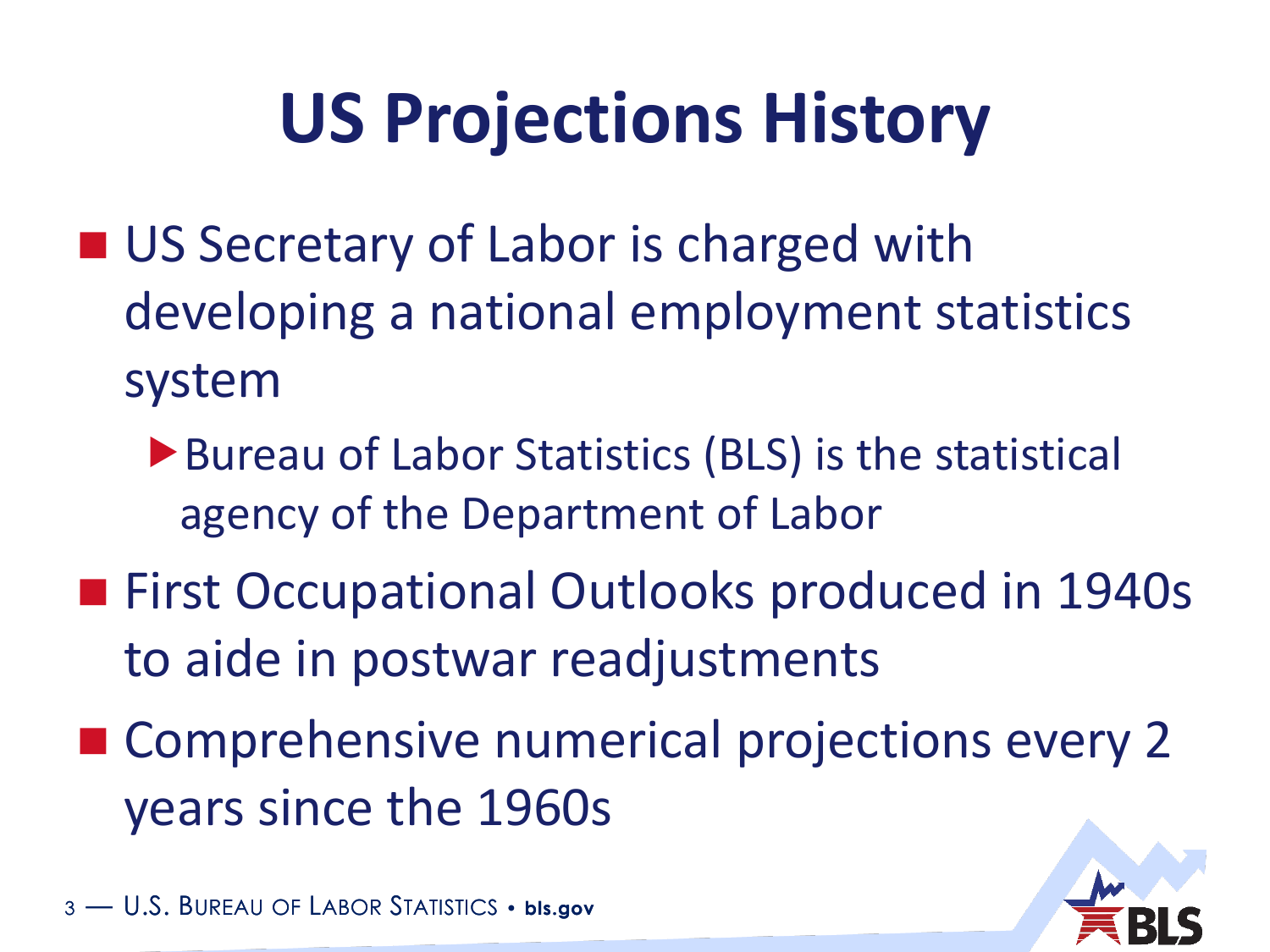# **US Employment Projections**

- 10-year projections of structural labor market changes
- 2014-24 projections cover 819 occupations and 329 industries
- **BLS** projections prepared at the national level only
	- National projections serve as an input for state and local employment projections, which are produced by state governments

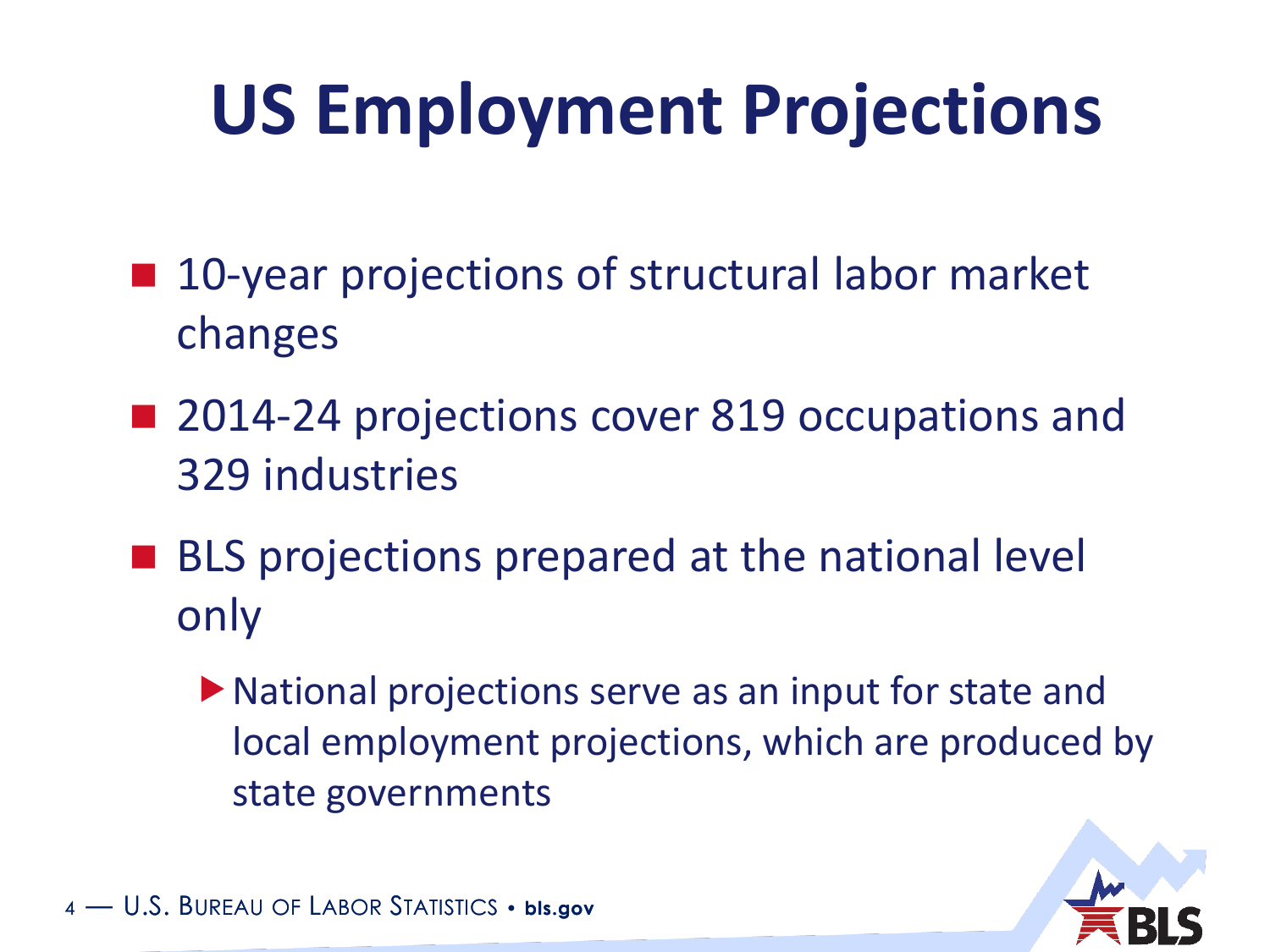# **Projections Uses**

**Workforce planning and policy** 

- Federal workforce development funds sub baccalaureate training, but devolves decisions to the state and local level
- ▶ Baccalaureate training policy is developed primarily at the state level
- Career development
	- ▶ Students, counselors, and jobseekers making career choice decisions
- **Labor market research**

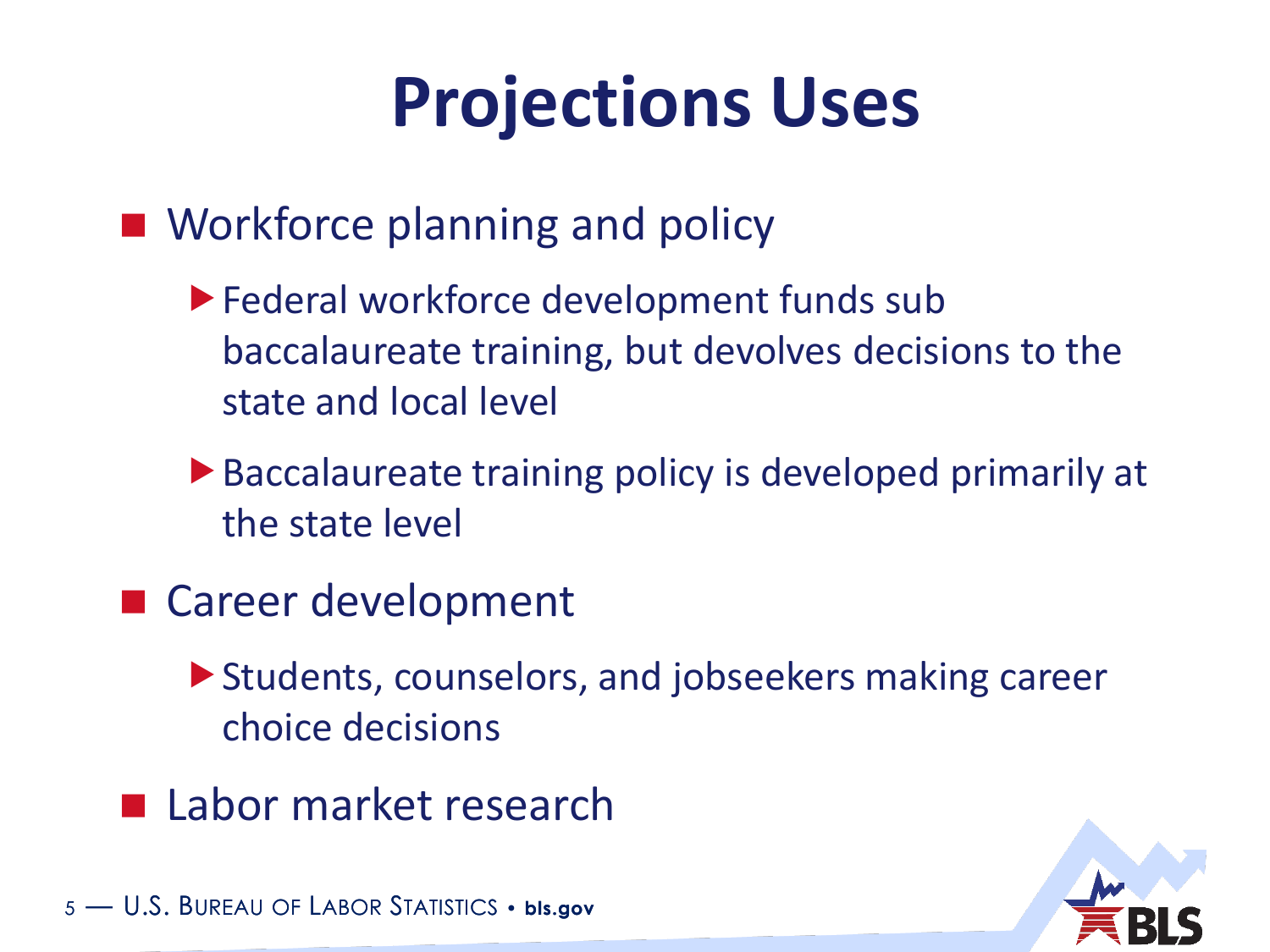# **Employment Projections Process**



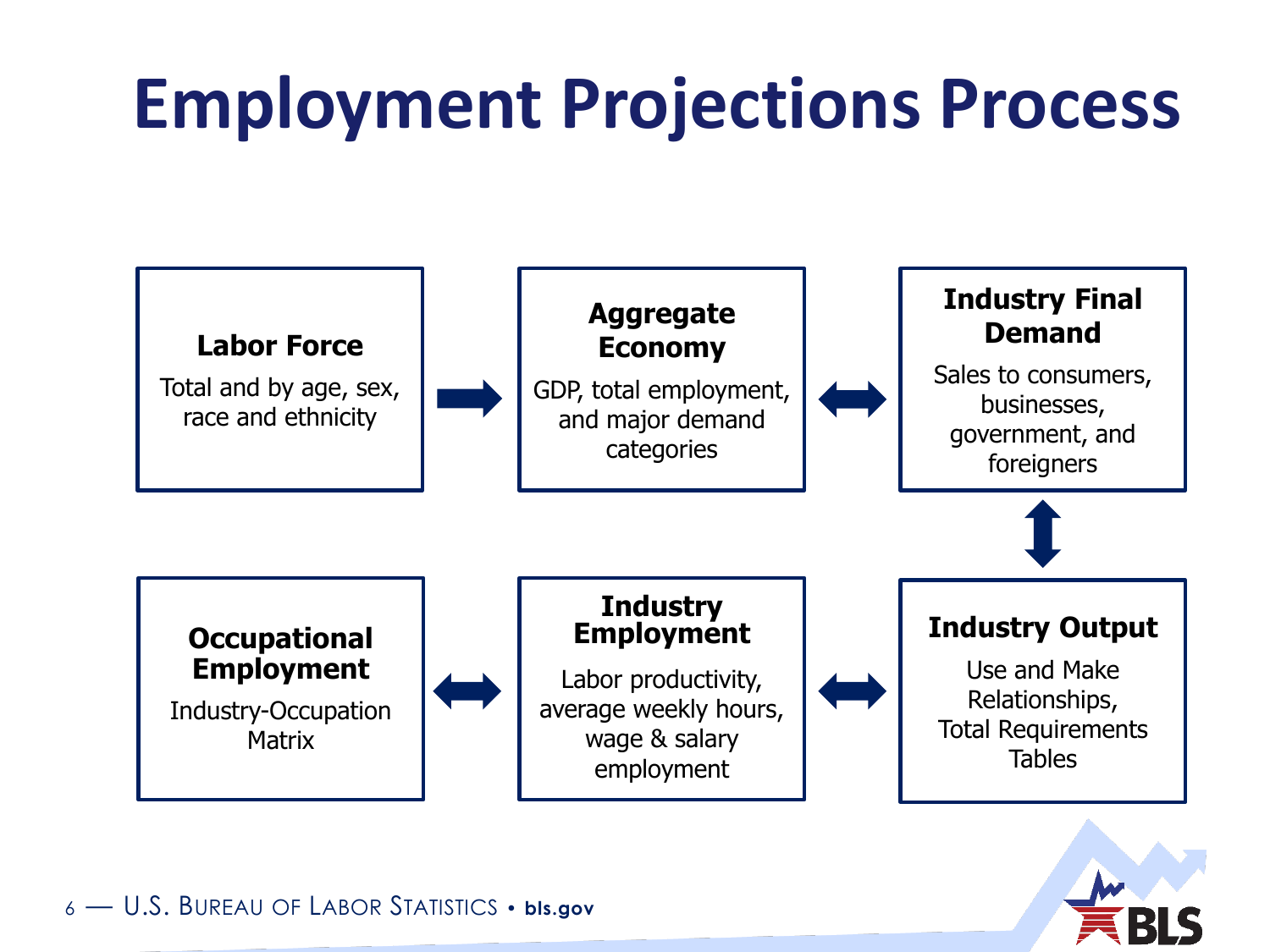# **Employment Data Sources**

▶ Occupational Employment Statistics (OES)

- Establishment survey for nonagricultural wage-and-salary staffing patterns
- ▶ Current Employment Statistics (CES)
	- Establishment survey for nonagricultural wage-and-salary industry employment
- Quarterly Census of Employment and Wages (QCEW)
	- Administrative data set for wage-and-salary industry employment
- Current Population Survey (CPS)
	- Household survey for agricultural industry employment and staffing patterns, self-employed workers

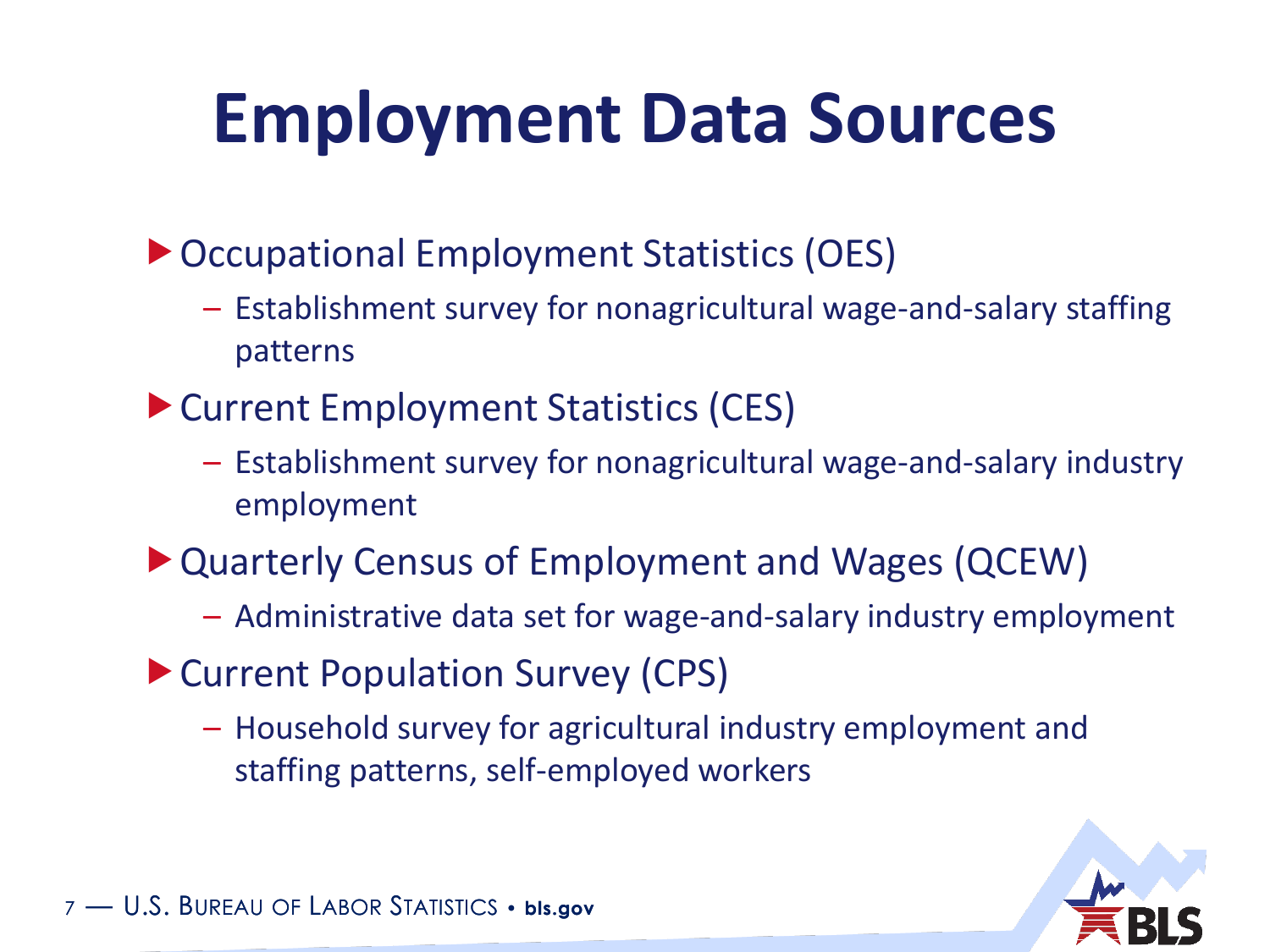# **Classifications**

- North American Industry Classification System (NAICS) for industries
	- Updated every 5 years
	- ▶ 1057 detailed industries
- Standard Occupational Classification (SOC) for occupations
	- Revised every 8-10 years
	- ▶ 820 detailed occupations
	- ▶ 24 occupations added in 2010, 37 will be added in 2018
	- ▶ 90% of occupations unchanged by revisions

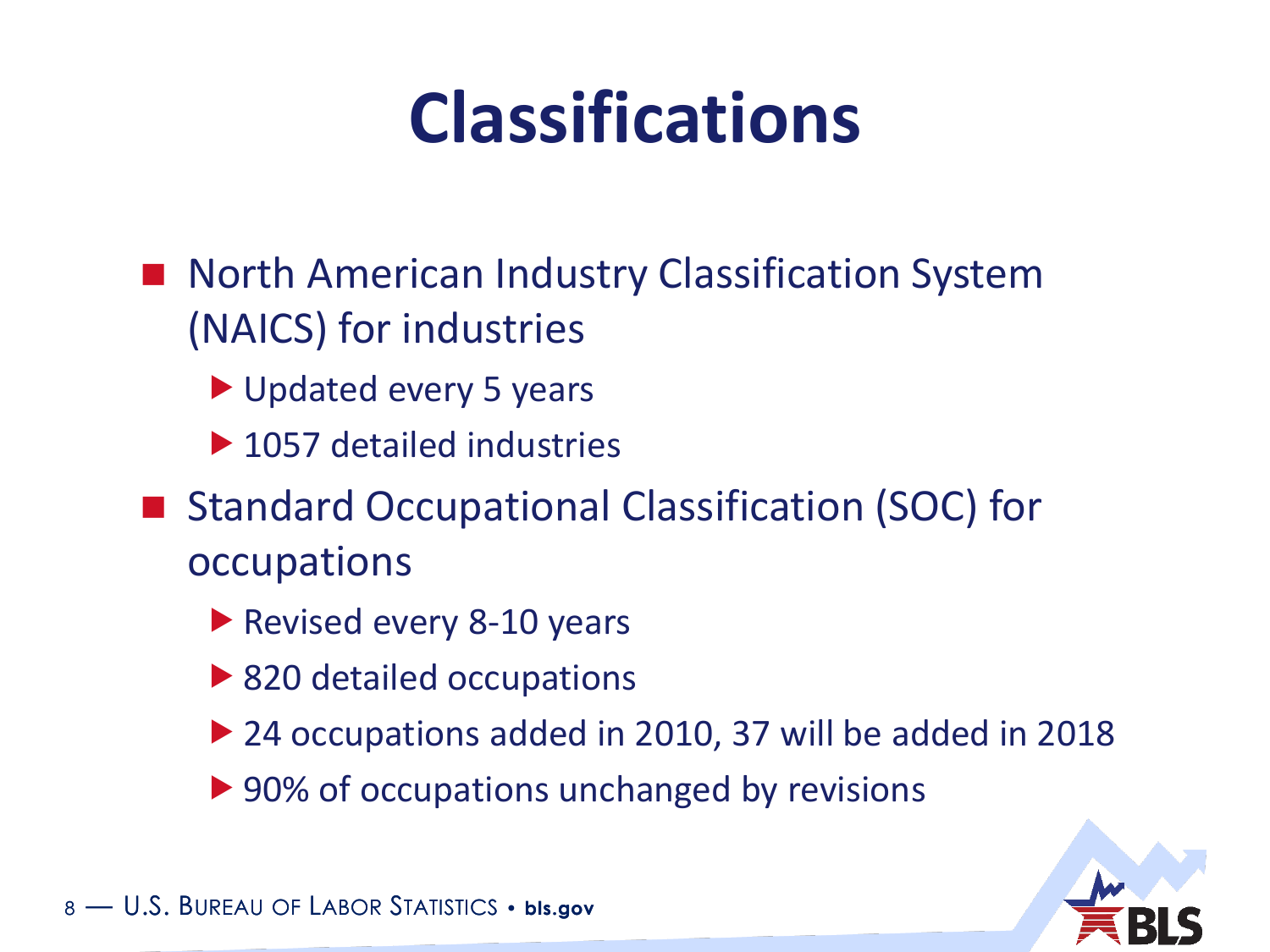## **Projecting Occupational Employment**

- Allocate projected industry employment to occupations using a staffing-pattern matrix
- Occupational ratios (share of industry coefficients) change over time
- Could use quantitative methods to project ratios if sufficient historical data available
- **BLS** does not have comparable historical data, so use qualitative methods

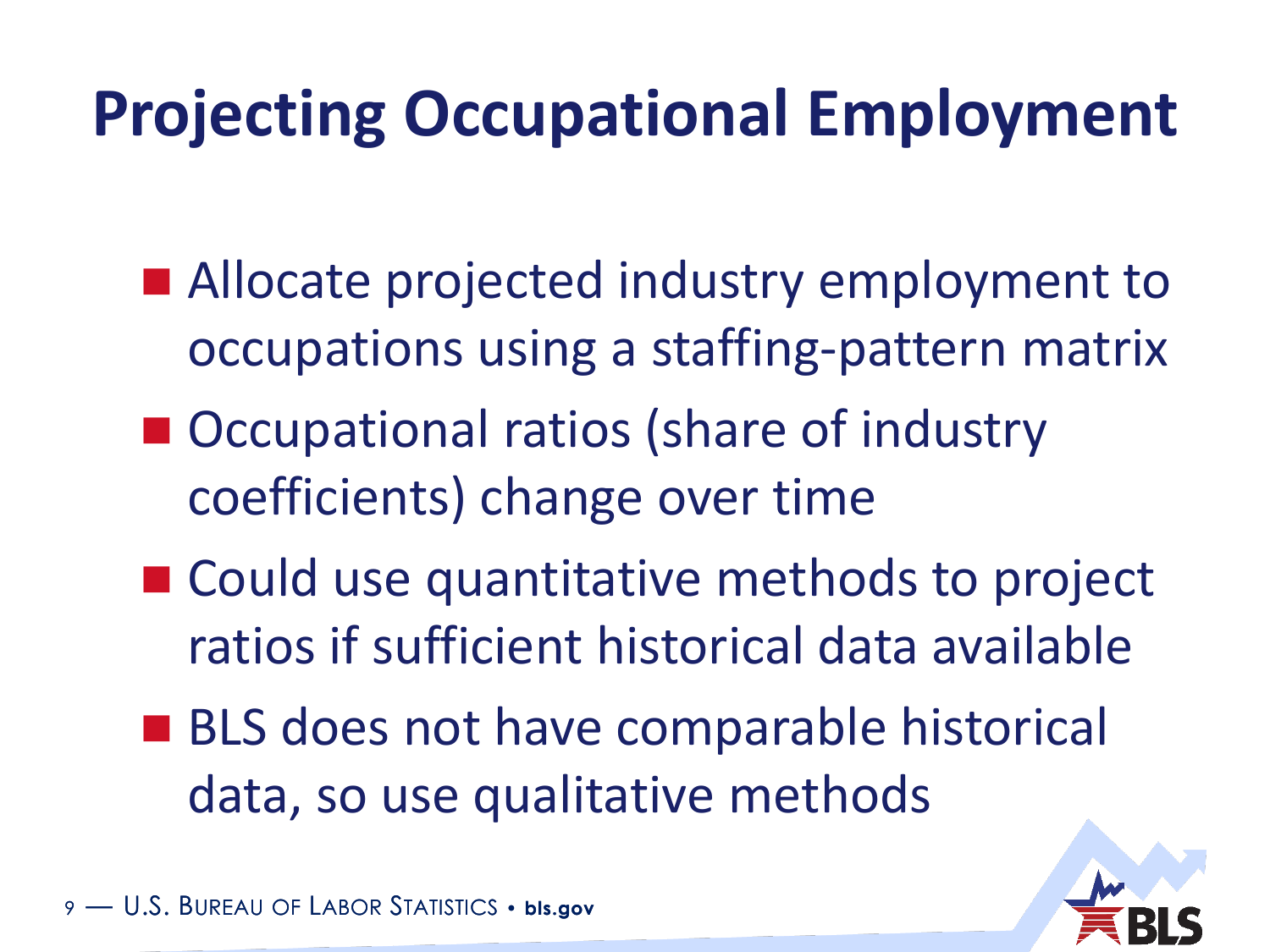# **Researching Occupations**

- Research how occupational utilization will change in industries
	- **Data** 
		- Historical staffing patterns, industry-specific data sources
	- Interviews and site visits
		- Professional organizations, schools, government agencies, employers
	- Published research and reports
		- Professional journals, newspapers, trade publications

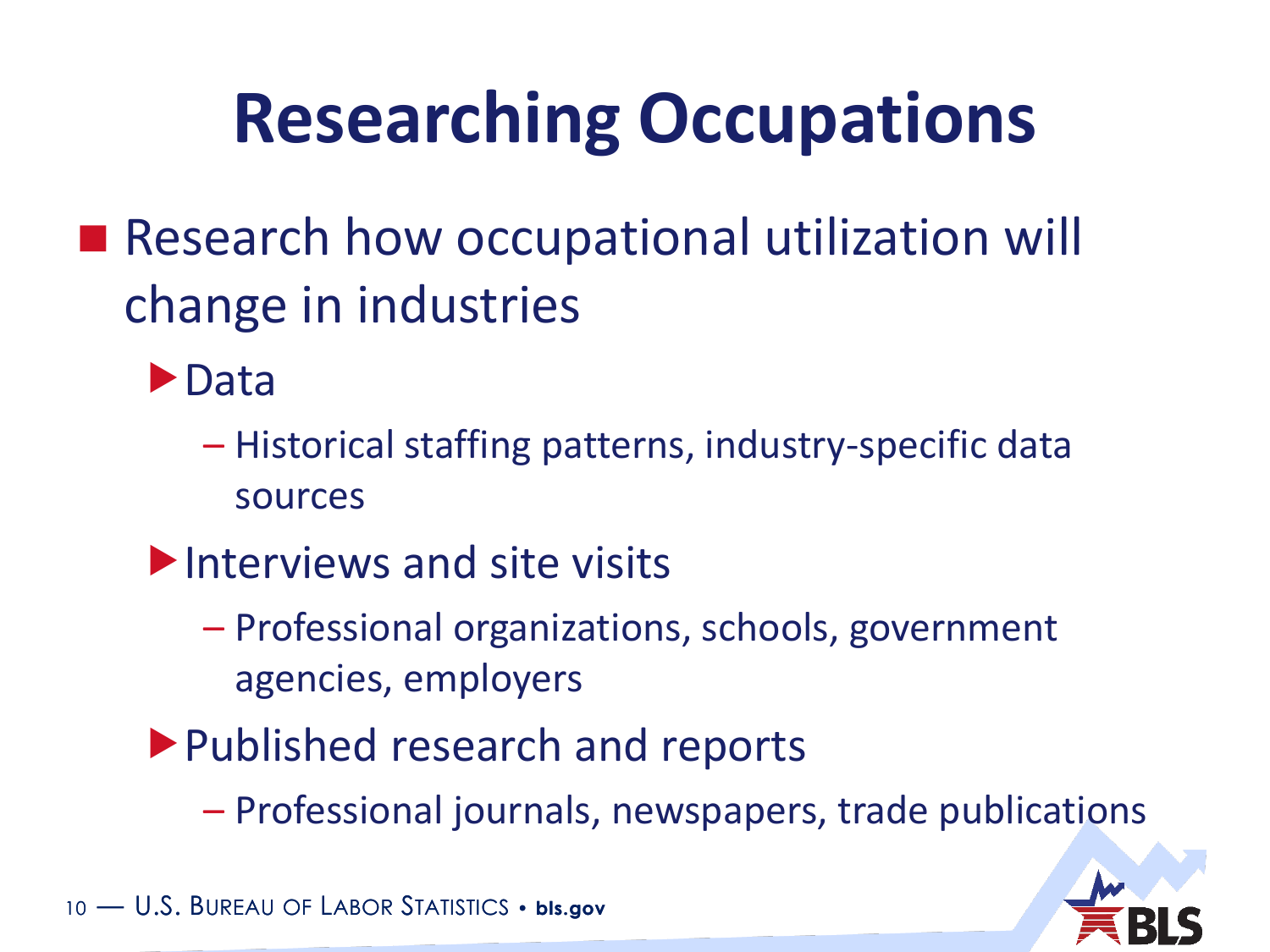#### **Factors Affecting Occupational Utilization**

- Automation technology
- Domestic outsourcing
- Offshoring (international outsourcing)
- Occupational substitution
- Change in the mix of industry sector outputs

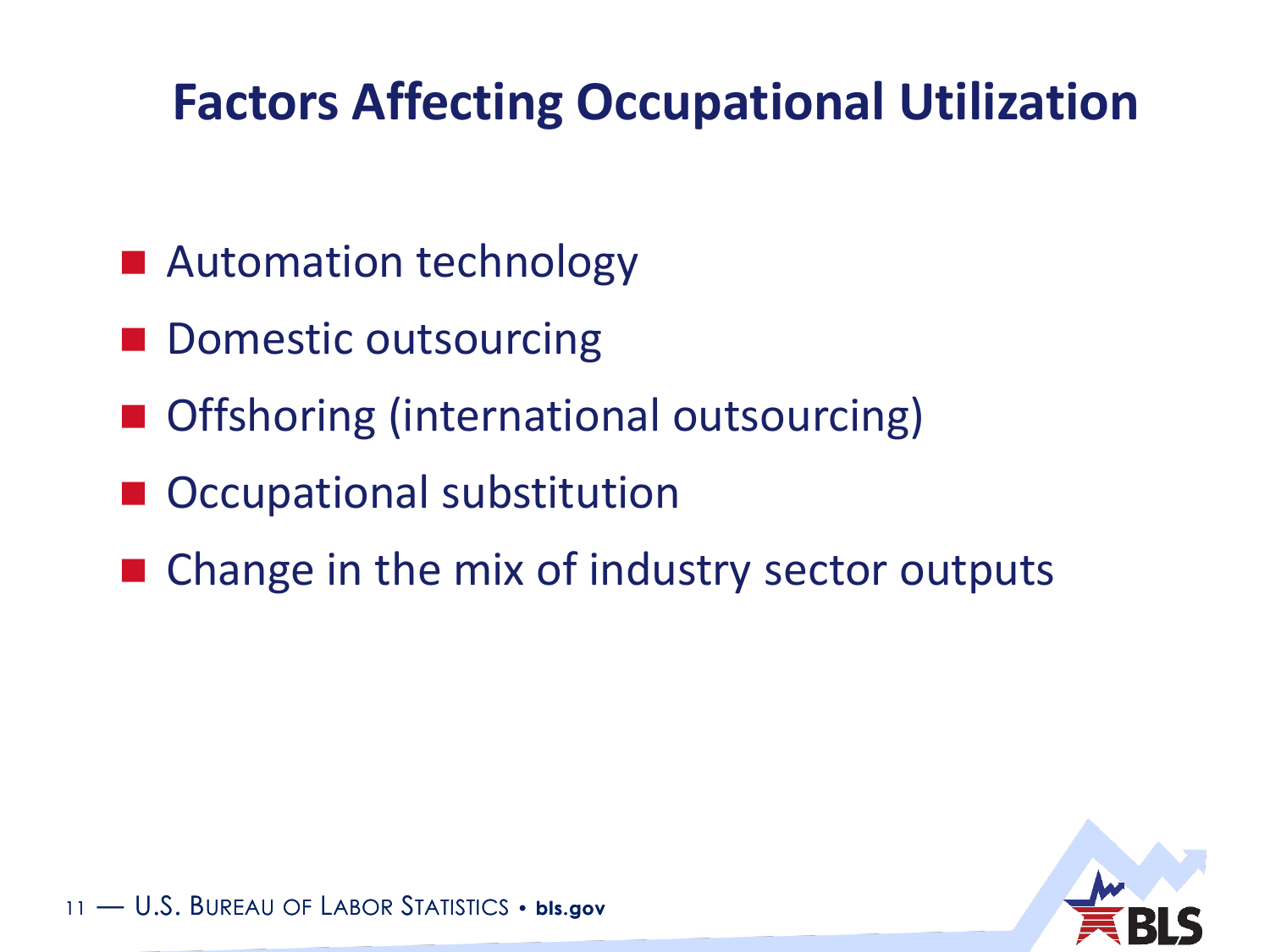## **Converting Research into Projections**

- Develop rationales describing direction and magnitude of ratio change
- Numerical change factors are applied to calculate projected utilization ratios for each occupation by industry cell
- **Projected staffing patterns for each industry** are balanced to have occupation and industry employment match

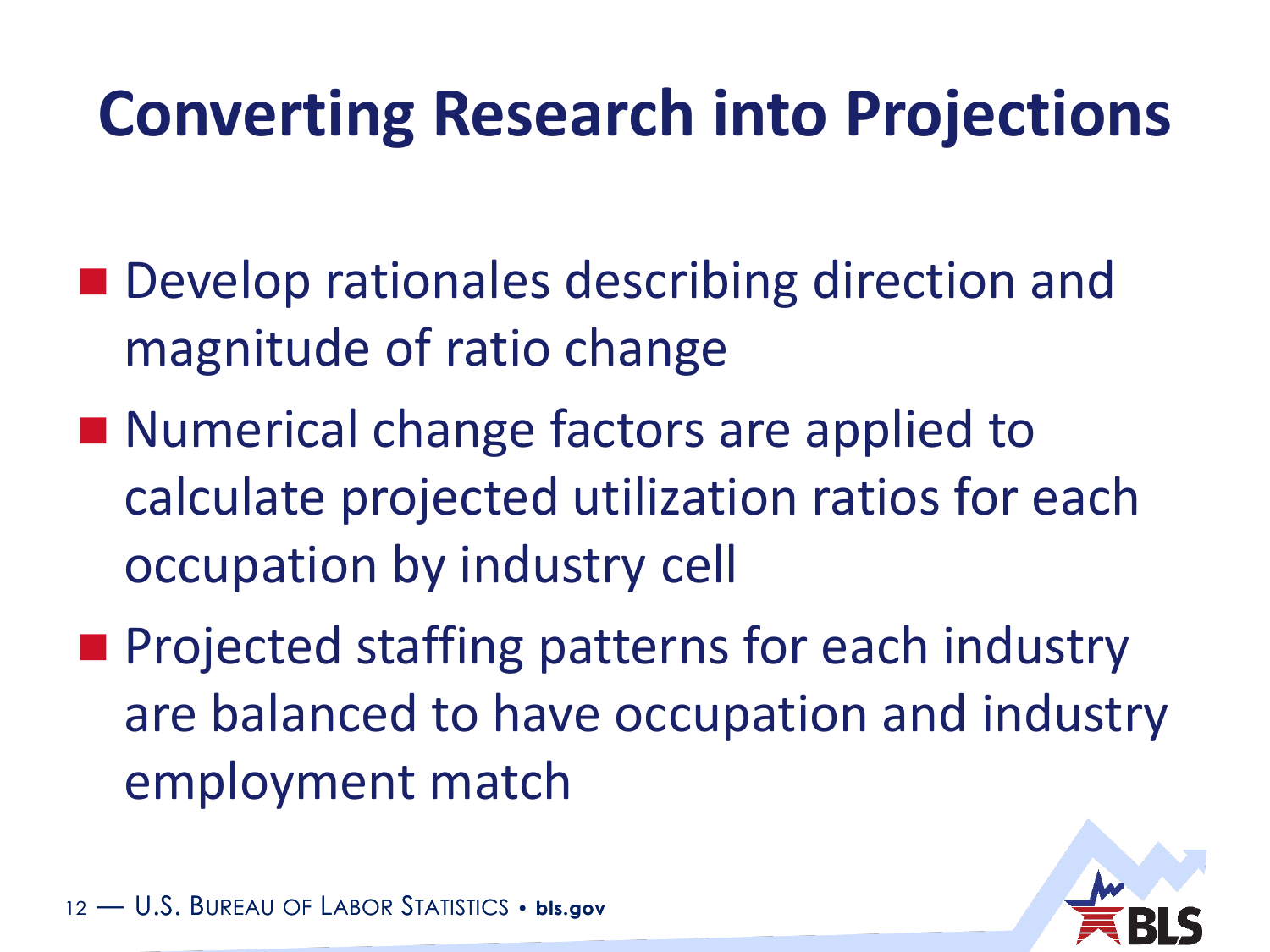## **Example Occupational Shifts**



#### Growth Rates within Accounting Industry, 2014-24

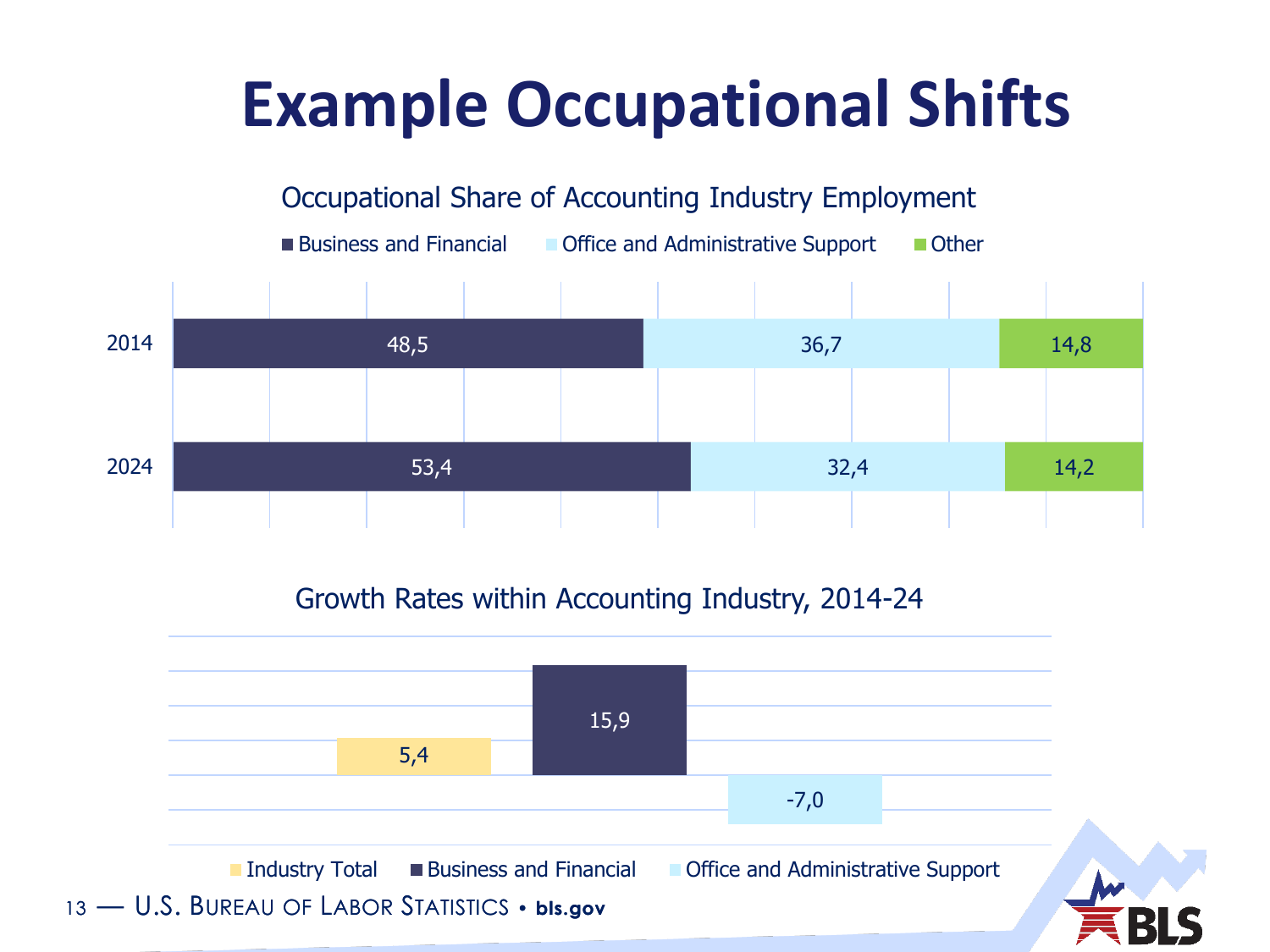# **Occupational Qualifications**

- Occupations are assigned to one of 8 education levels based on typical requirements for entry
- Education levels represent current, not projected, requirements
- **Education levels are assigned based on** research

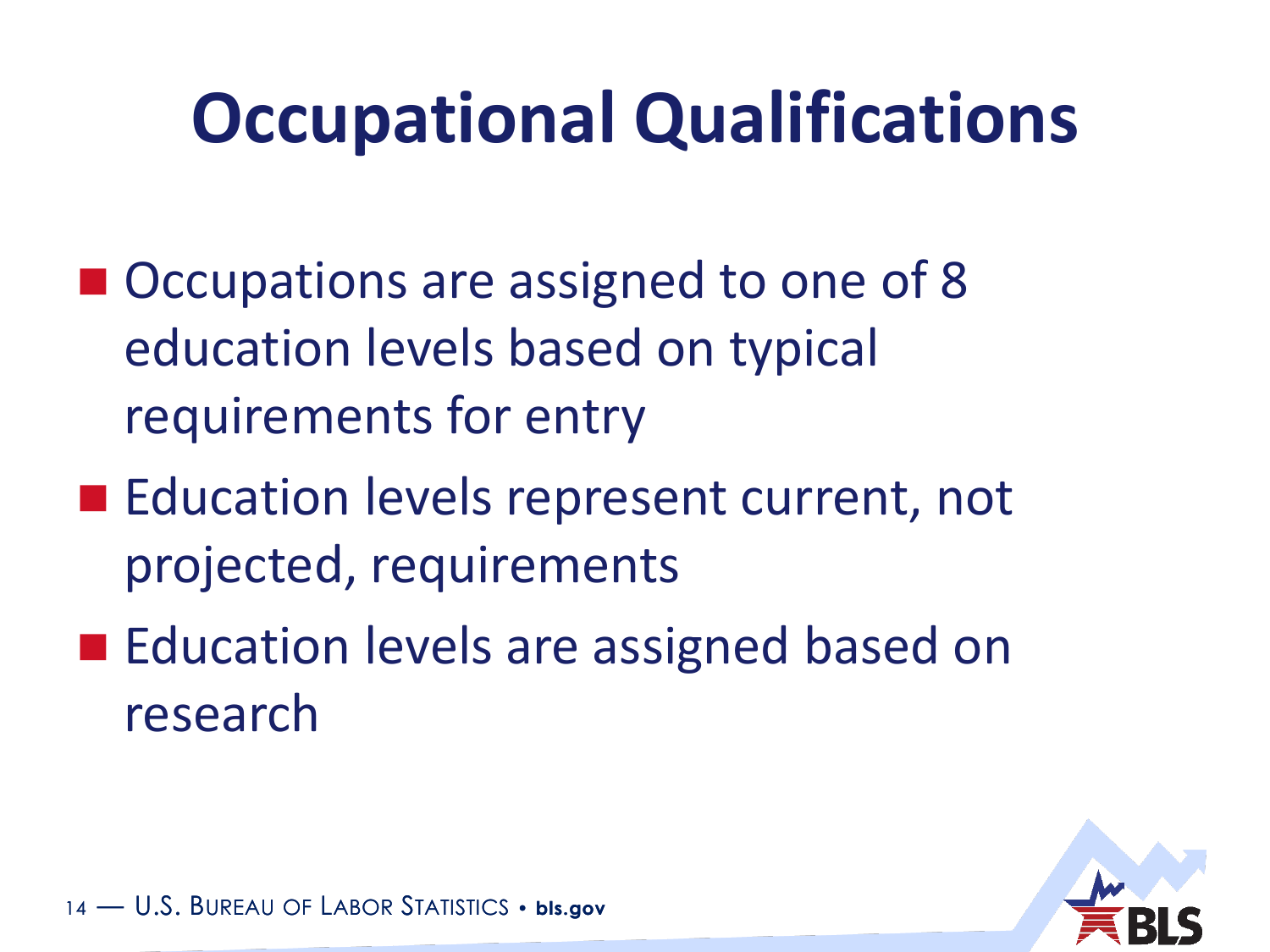#### **Occupations that Need More Education for Entry are Projected to Grow Faster**

**Projected 2014-24 growth rate in occupational employment by typical 2014 entry-level education**





15 — U.S. BUREAU OF LABOR STATISTICS • **bls.gov**

Source: U.S. Bureau of Labor Statistics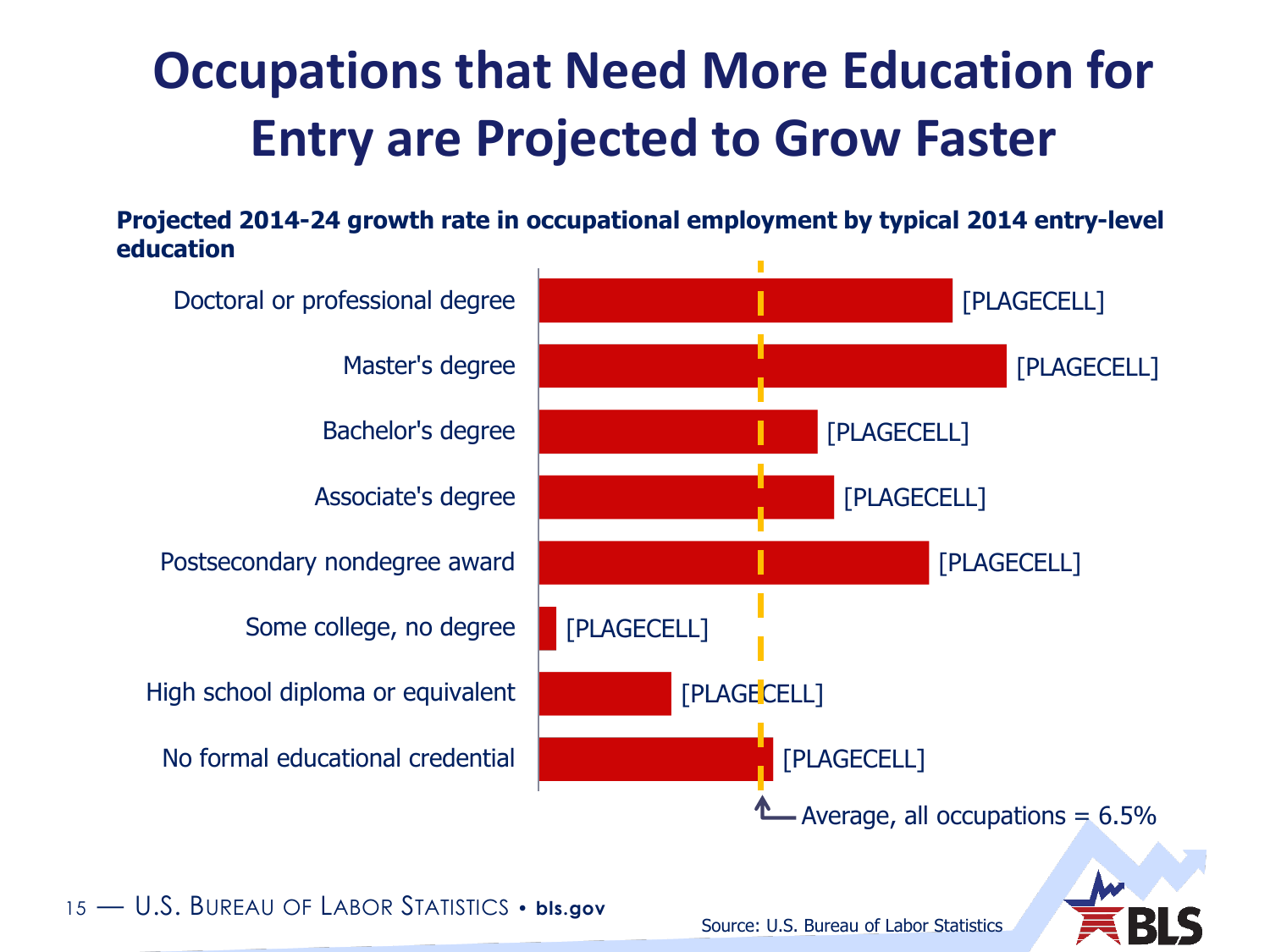# **Occupational Replacement Needs**

- **Projections of growth and decline show** structural changes in the labor force
- Workforce demand largely driven by the need to replace existing workers who leave an occupation
	- **Retirements**
	- ▶ Other labor force exits
	- **Transfers to different occupations**

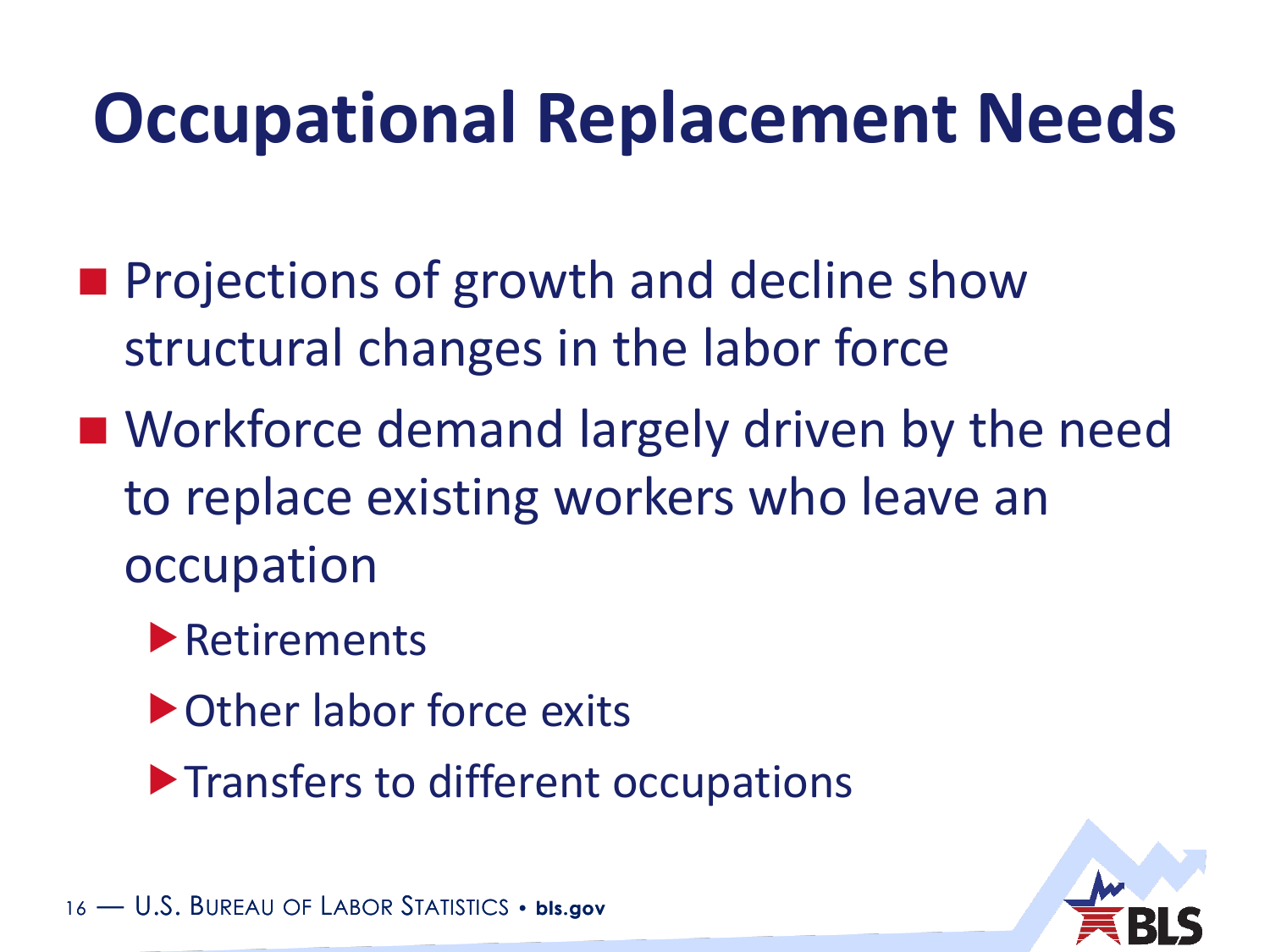# **Projecting Replacement Needs**

- BLS formerly used a cohort-component (indirect) estimation method
	- Age-based method undercounted opportunities in many occupations
- Starting in 2017, new longitudinal (direct) estimation method will be used
	- Uses a regression to estimate probability of separating for current workforce demographics

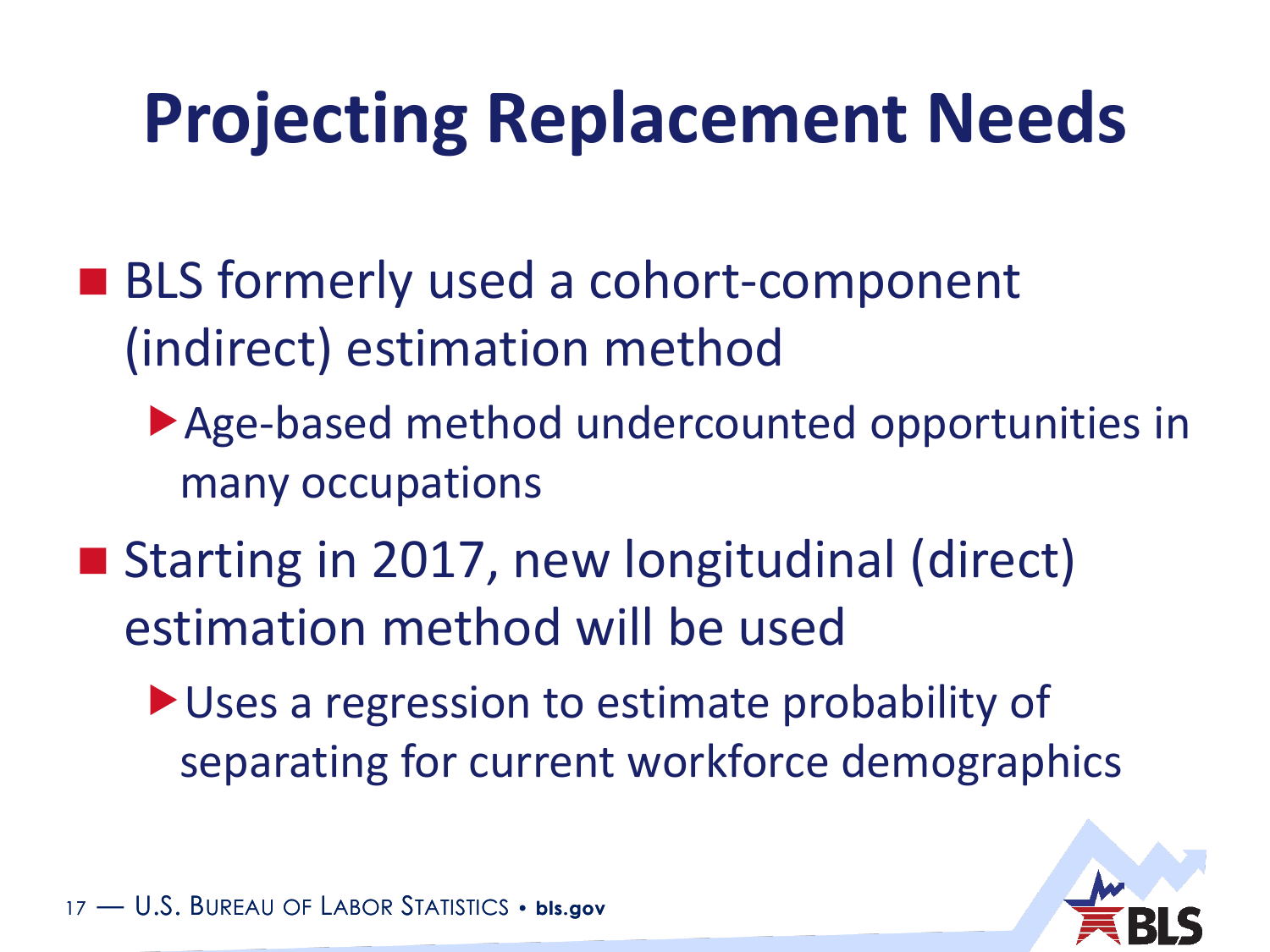## **References**

- BLS Projections Methodology: [https://www.bls.gov/emp/ep\\_projections\\_methods.htm](https://www.bls.gov/emp/ep_projections_methods.htm)
- BLS 2014-24 Occupational Projections: [https://www.bls.gov/opub/mlr/2015/article/pdf/occupational](https://www.bls.gov/opub/mlr/2015/article/pdf/occupational-employment-projections-to-2024.pdf) [-employment-projections-to-2024.pdf](https://www.bls.gov/opub/mlr/2015/article/pdf/occupational-employment-projections-to-2024.pdf)
- BLS Educational Classifications: [https://www.bls.gov/emp/ep\\_table\\_112.htm](https://www.bls.gov/emp/ep_table_112.htm)
- Occupational Outlook Handbook: <https://www.bls.gov/ooh/>

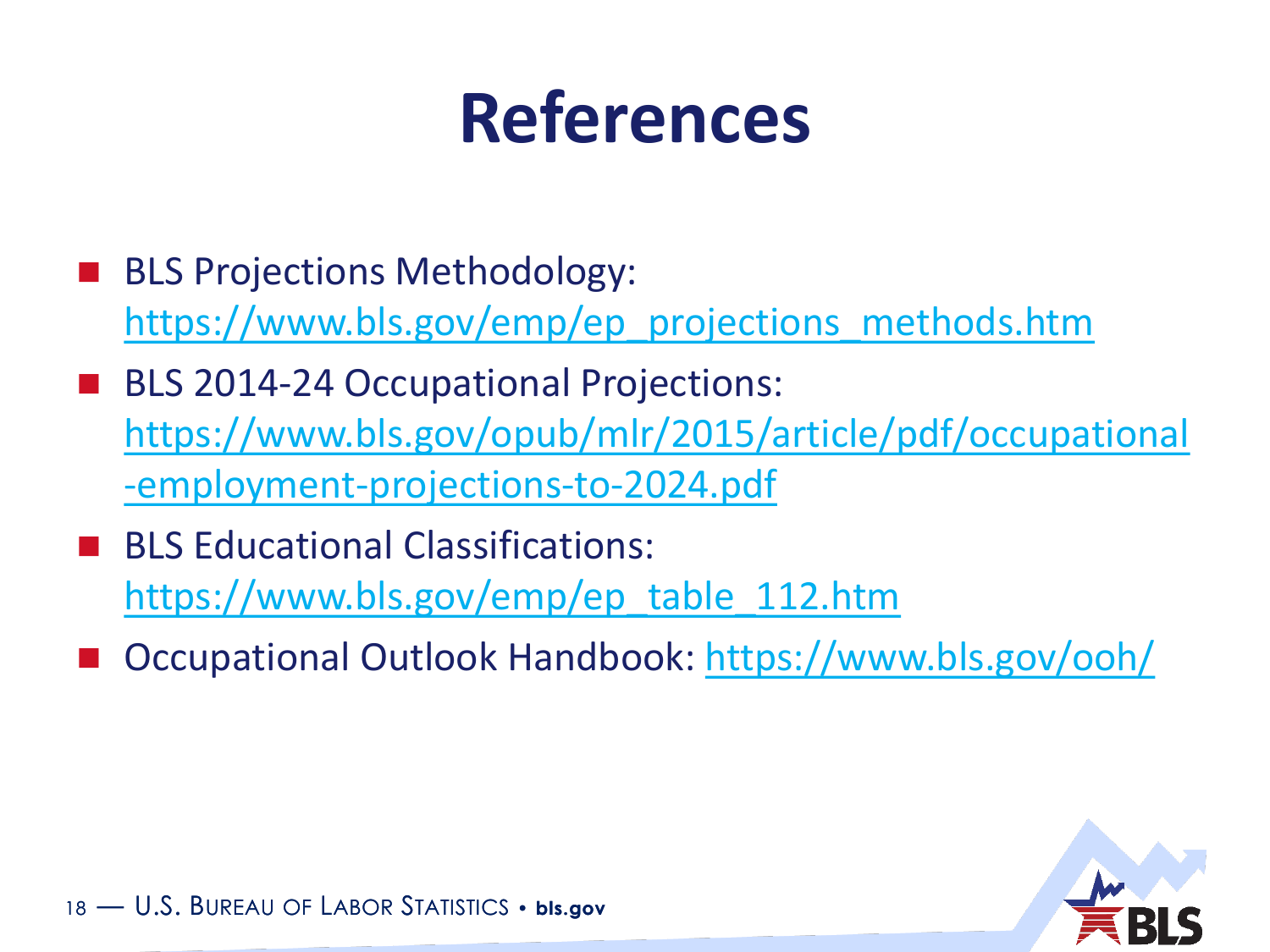# **Occupational Skills Data**

**Michael Wolf** U.S. Bureau of Labor Statistics Employment Projections Program 28 March, 2017

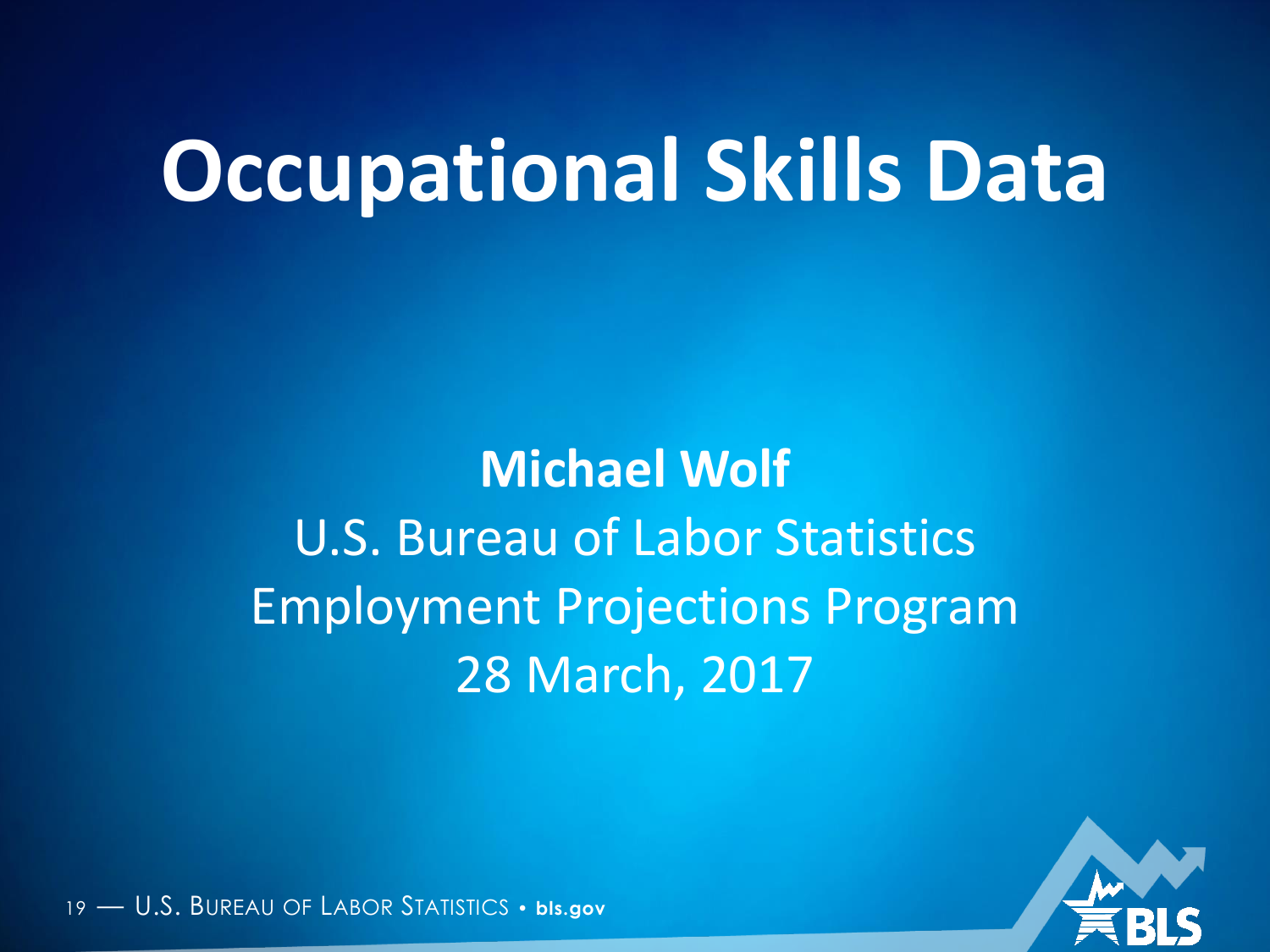

- What Are Skills?
- **Educational Attainment and Requirements**
- **O**\*NET
- Occupational Requirements Survey

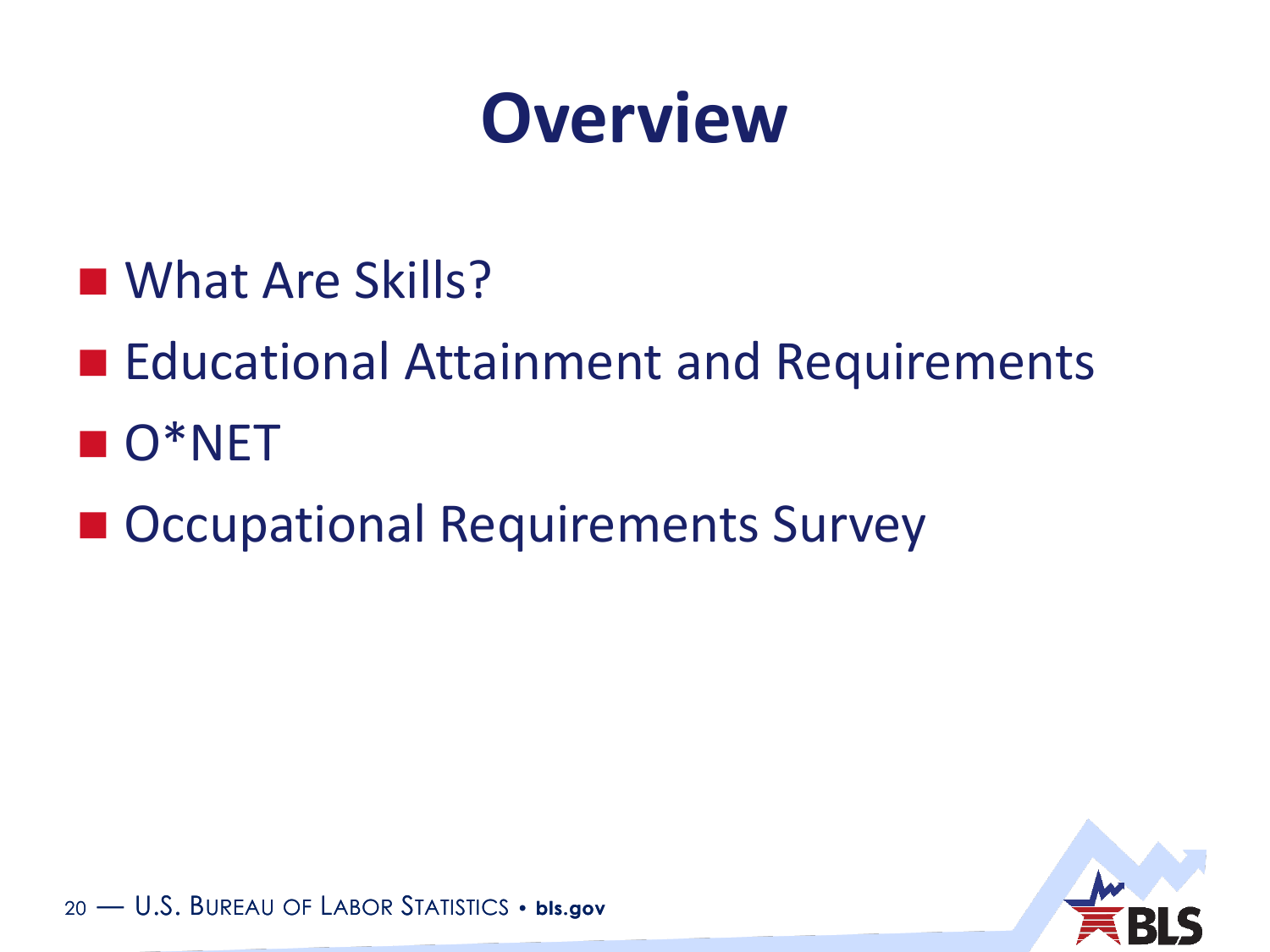# **What Are Skills?**

- Abilities: enduring attributes of an individual that affect performance
- Skills: developed capacities that facilitate performance
- Knowledge: organized sets of principles and facts
- How does a worker develop skills and knowledge?
	- Formal education
	- ▶ On-the-job training
	- **Prior work experience**

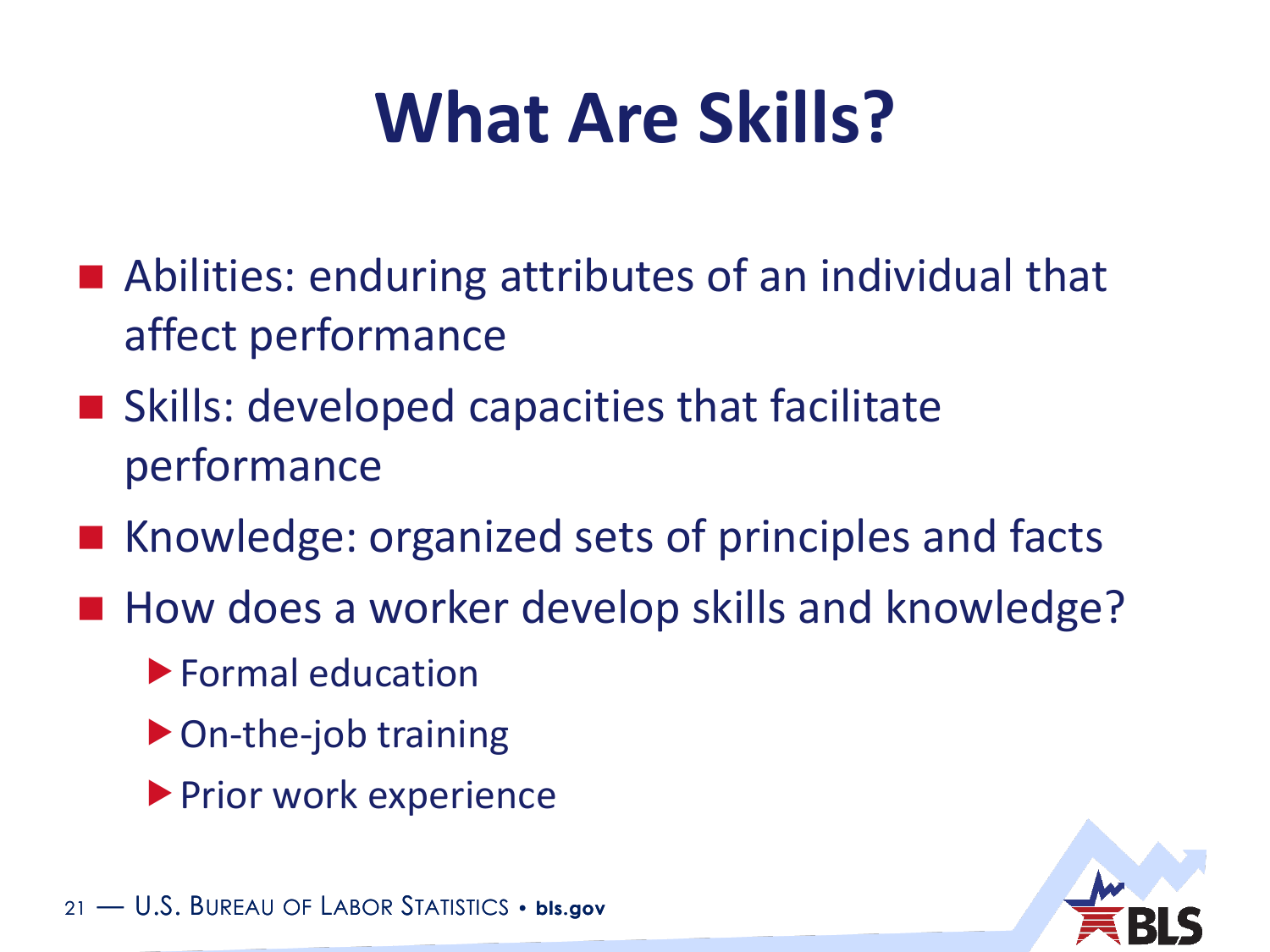# **Educational Attainment**

- **US labor force surveys measure educational** attainment: highest level of education completed
- Attainment measures current workforce for an occupation and may not reflect what new entrants typically need:
	- **Entry level requirement change over time**
	- ▶ Workers may continue their education
	- **Personal choice to work in some occupations**
	- Mal-employment

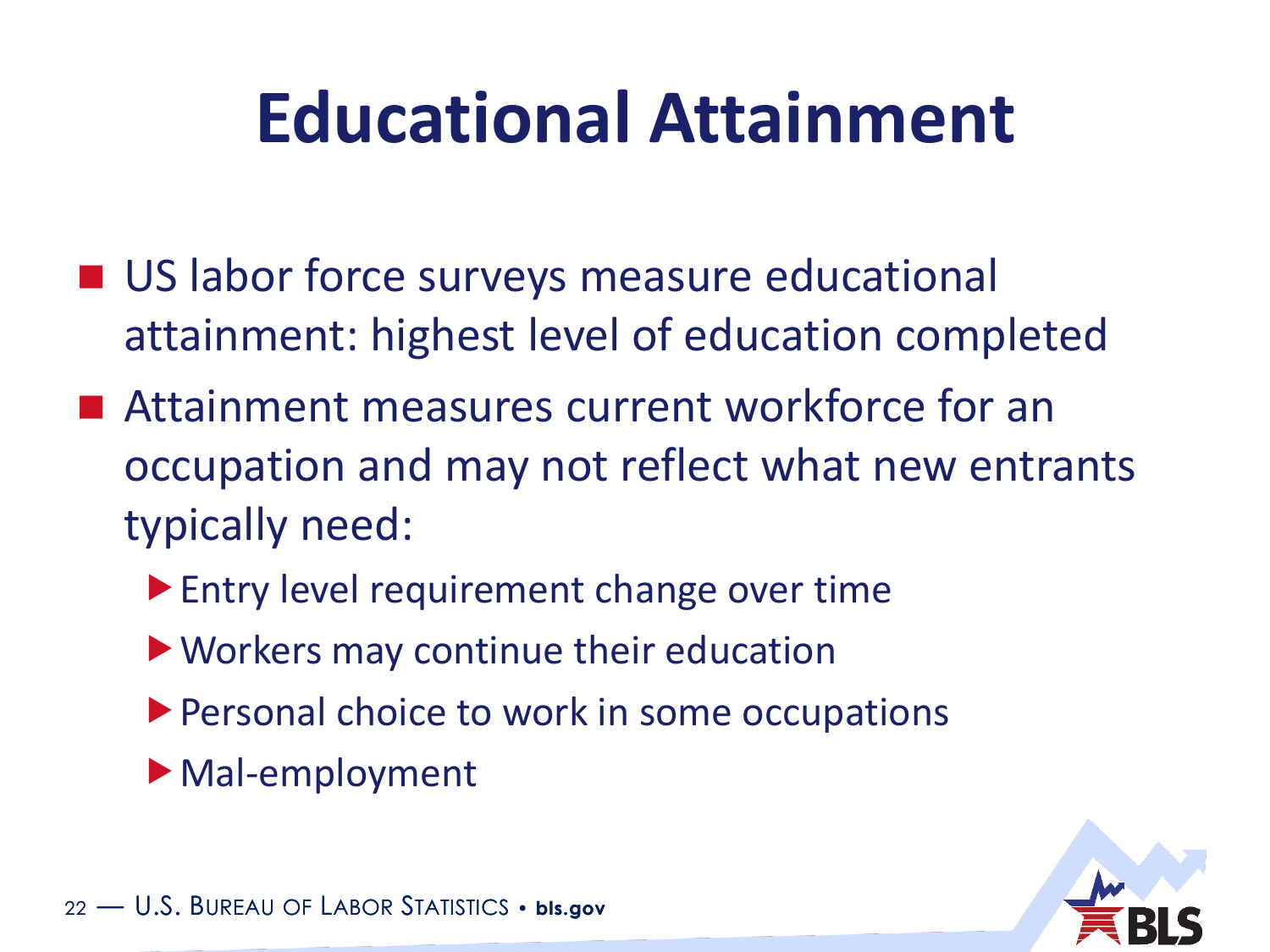# **BLS Education Classification**

- U.S. Bureau of Labor Statistics (BLS) produces a measure of typical education needed to enter an occupation
	- ▶ 8 categories, from Doctoral/Professional Degree to No Formal Educational Credential
	- Intended for career guidance purposes
	- Reflects current, not future, requirements
- **Measures employer requirements, not worker** attainment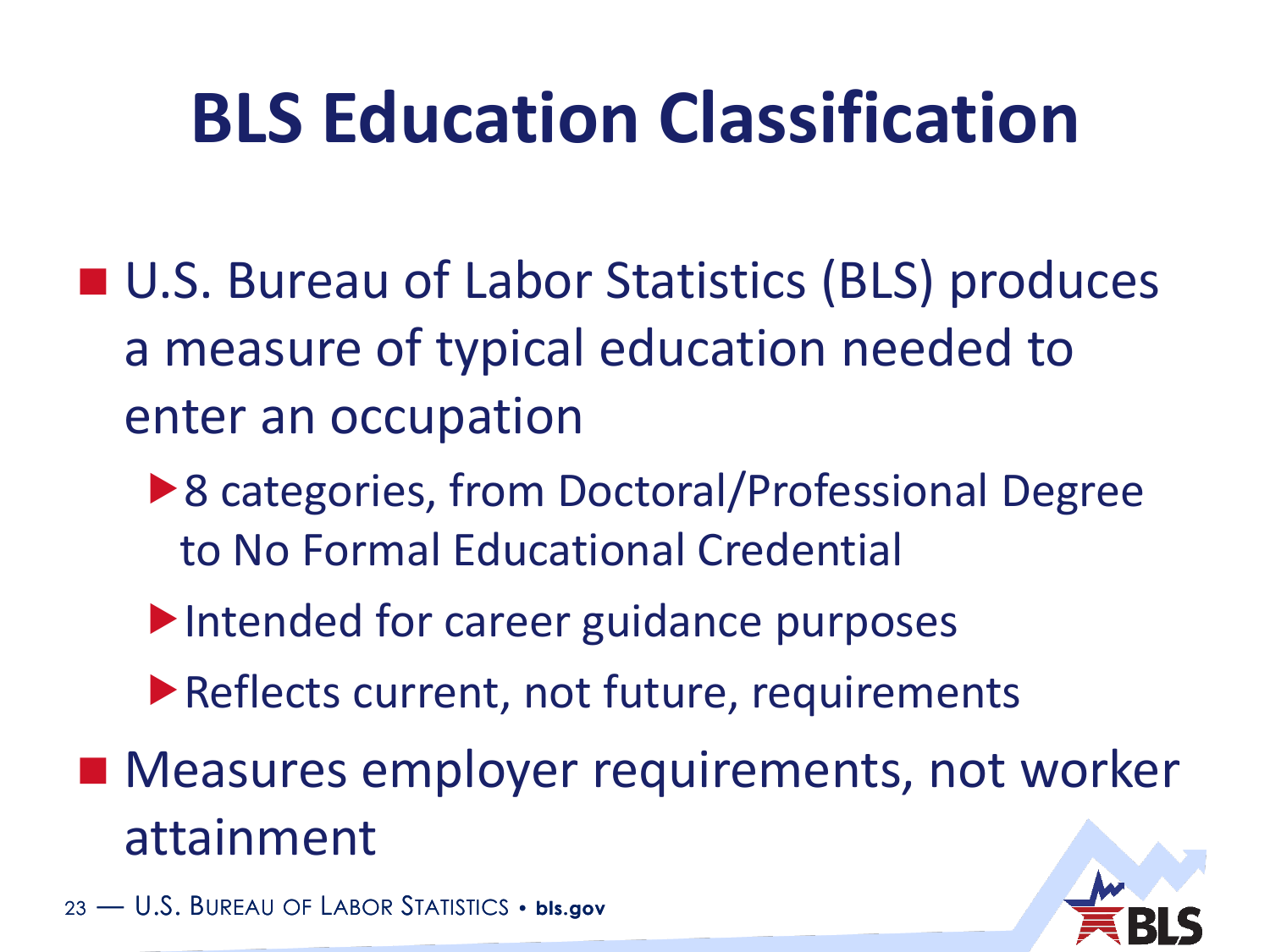## **BLS Classification vs Attainment**

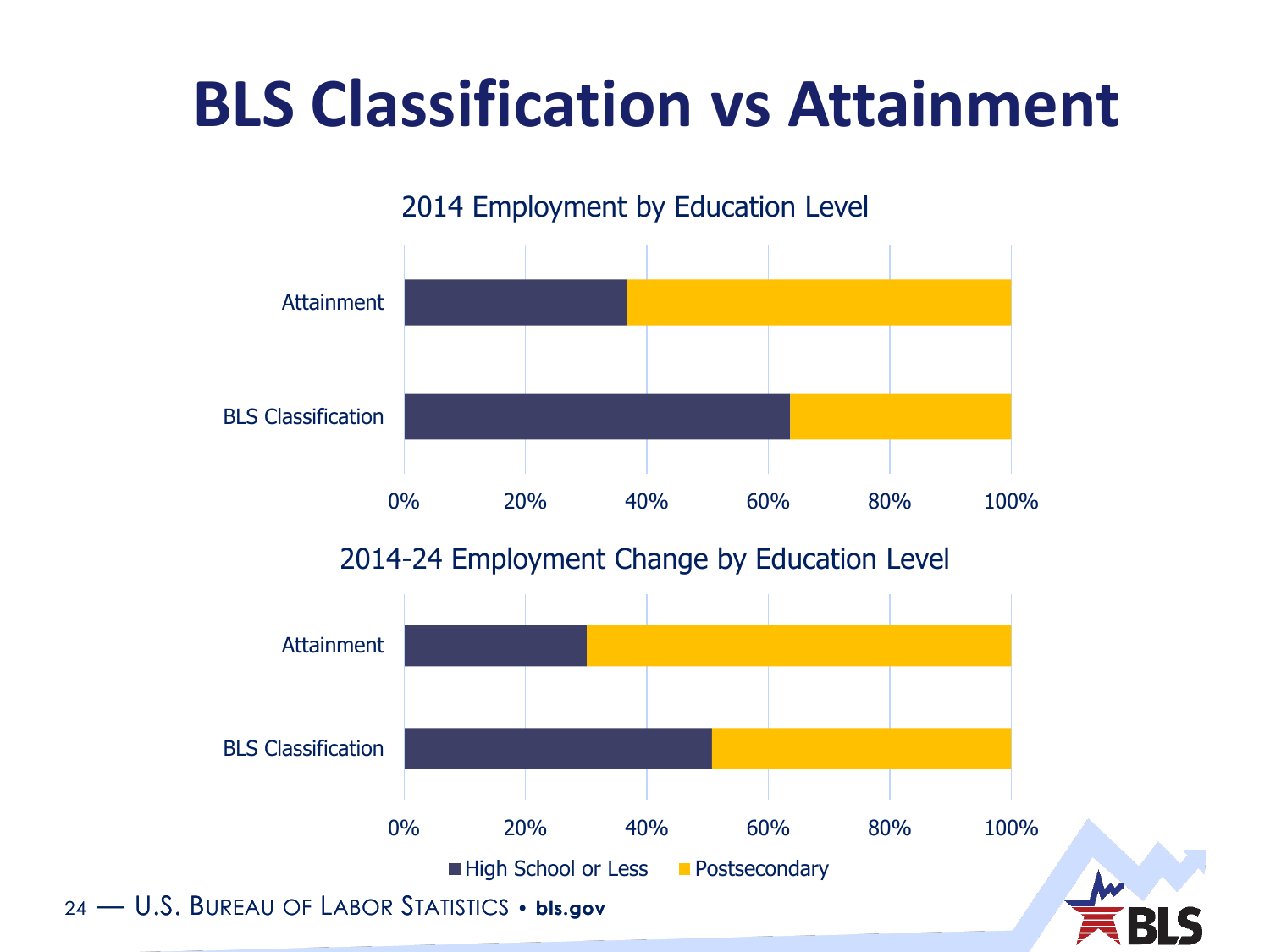# **Demand for Education**

- Wage premium models provide an alternative estimate for the demand for education
- Examine within-occupation wage differentials for workers with different education levels
- Employers may compensate workers with more education even if they do not require it for the job
	- Expect that results would fall between measures based on attainment and measures based on employer requirements

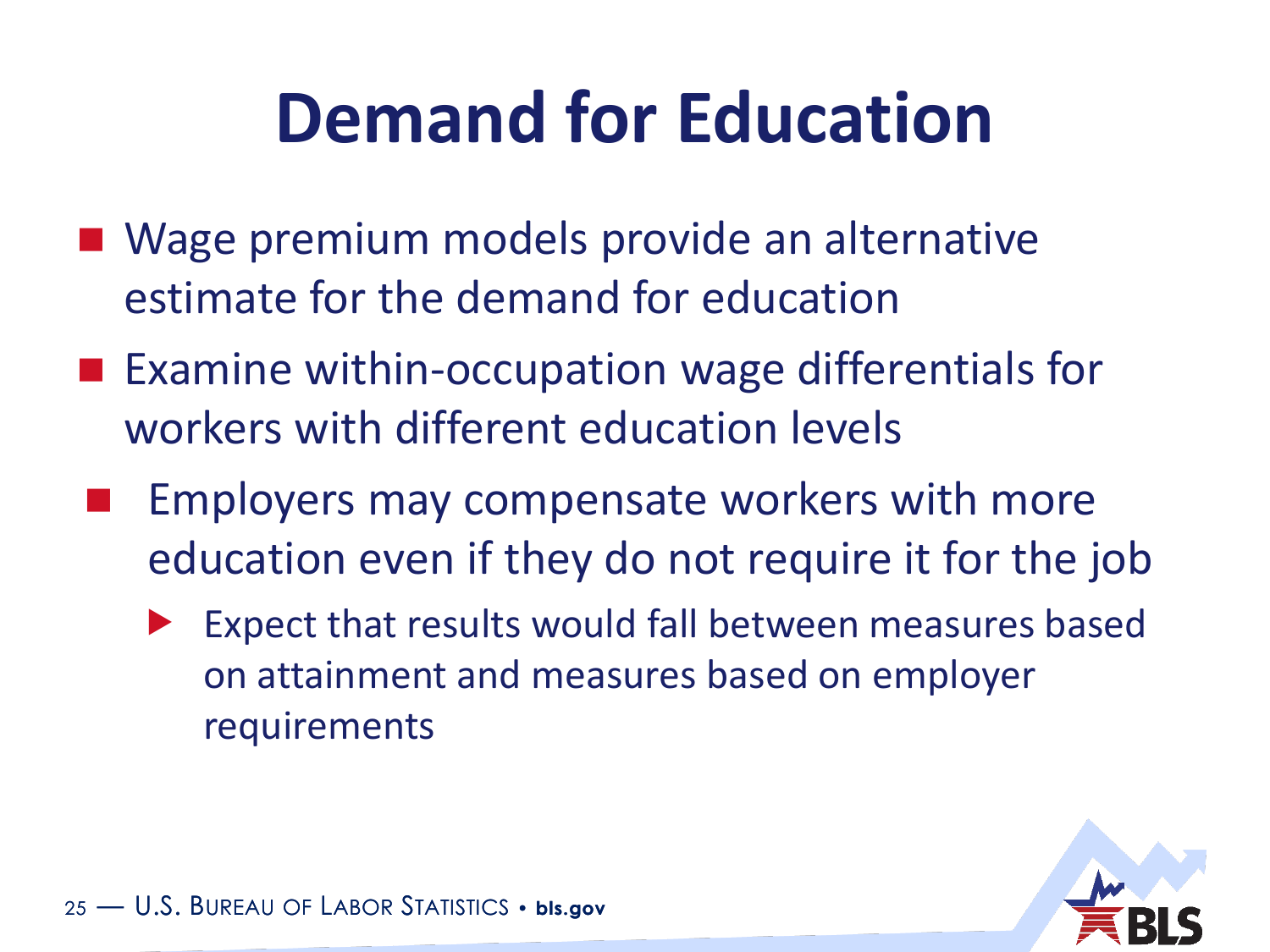# **Demand for Education**

#### How many jobs require postsecondary education?

| <b>Measure</b>            | <b>Share of jobs</b> |
|---------------------------|----------------------|
| <b>Attainment</b>         | 64.4%                |
| <b>Wage Premium Model</b> | 43.3%                |
| <b>BLS Classification</b> | 36.4%                |

#### How many jobs require a baccalaureate degree?

| <b>Measure</b>            | <b>Share of jobs</b> |
|---------------------------|----------------------|
| <b>Attainment</b>         | 37.2%                |
| <b>Wage Premium Model</b> | 31.8%                |
| <b>BLS Classification</b> | 25.6%                |

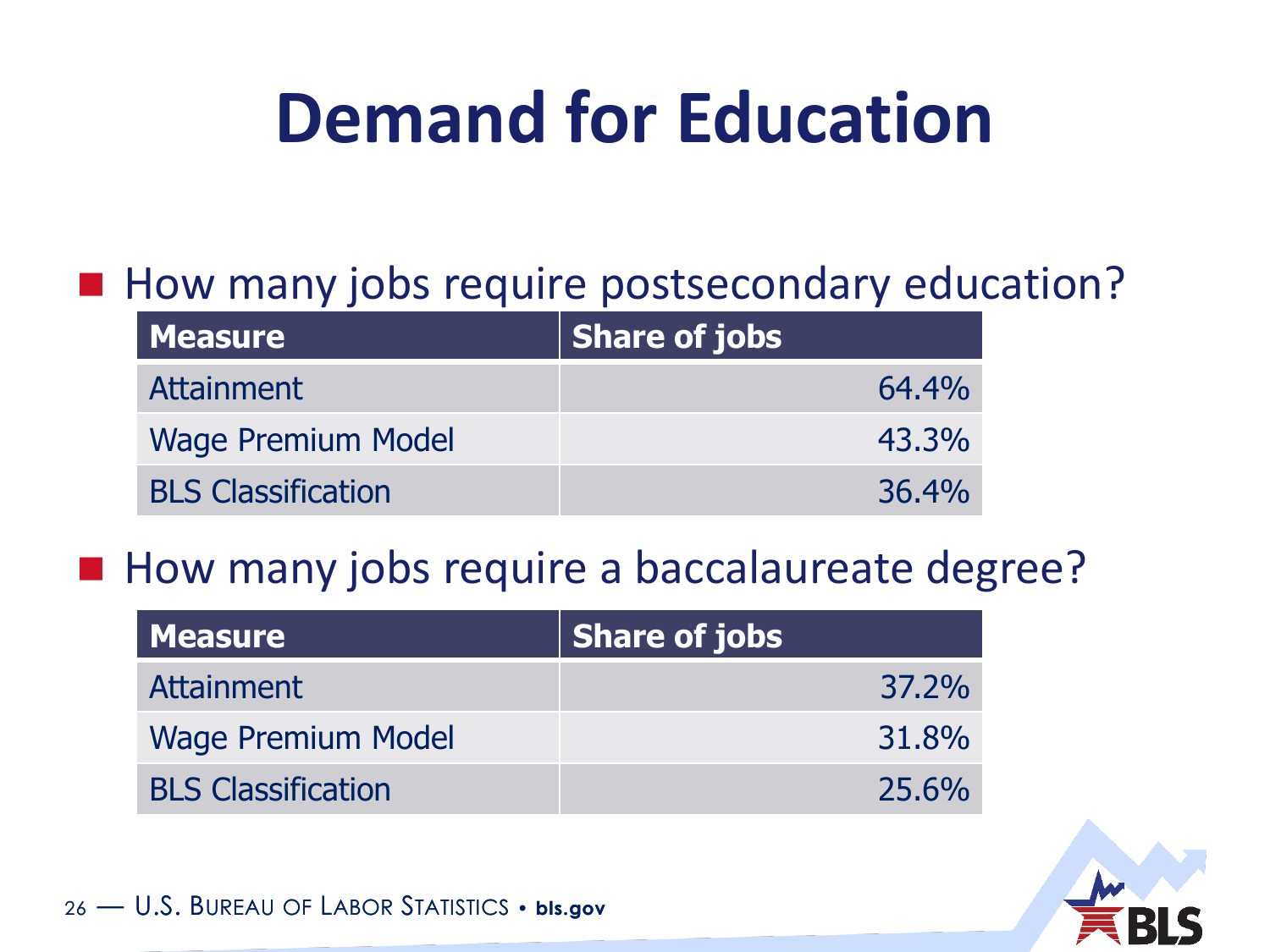# **What is O\*NET?**

- Occupational Information Network
	- ▶ Primary source for characteristics and requirements information on occupations in the US
		- Covers the work conducted in the U.S. economy
			- 900+ occupations
			- Comprehensive description of worker and occupational requirements
		- Common language for describing the world of work
			- Job seekers, students, employers, educators, community developers, workforce professionals

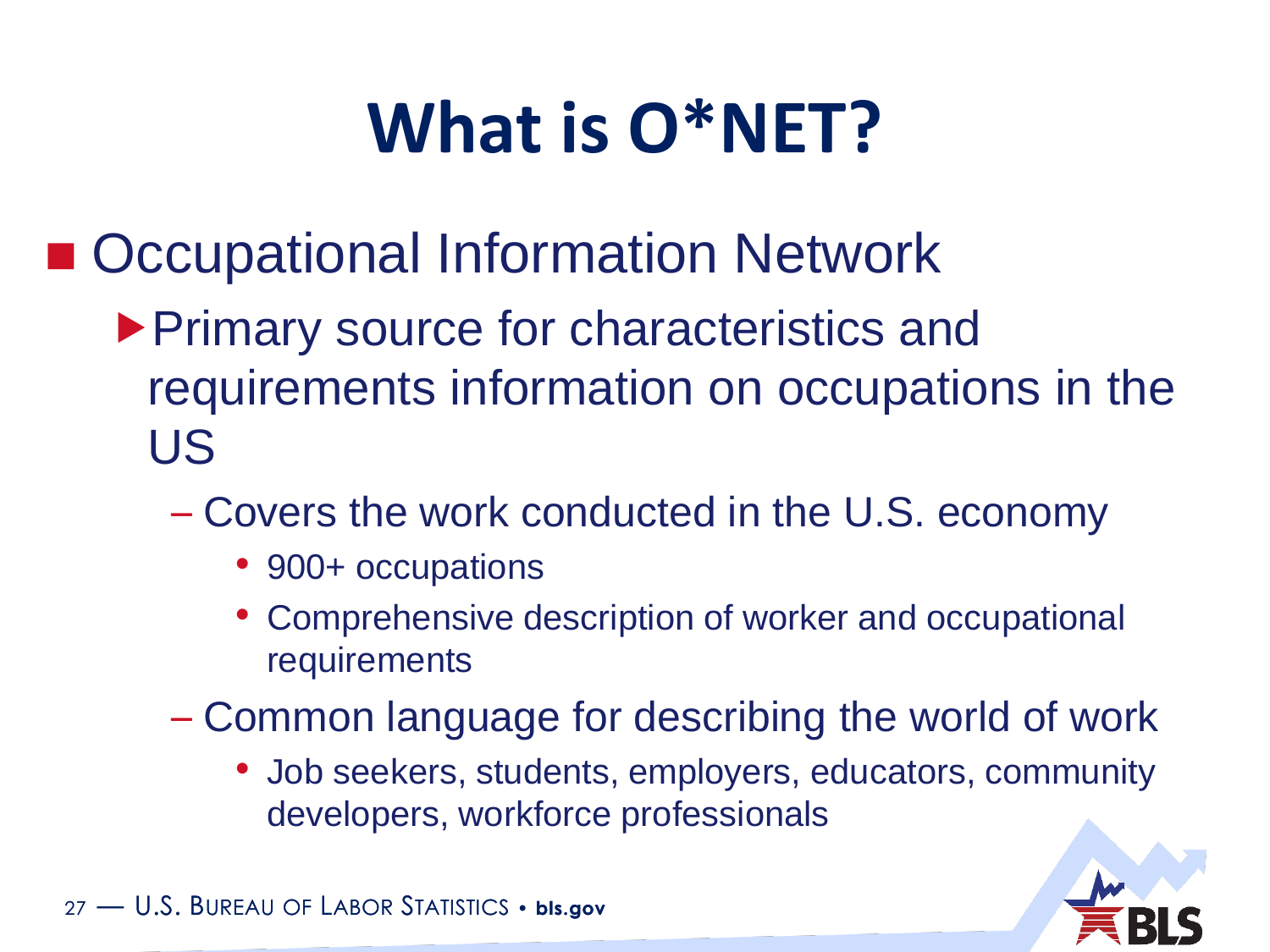# **O\*NET Content Information**

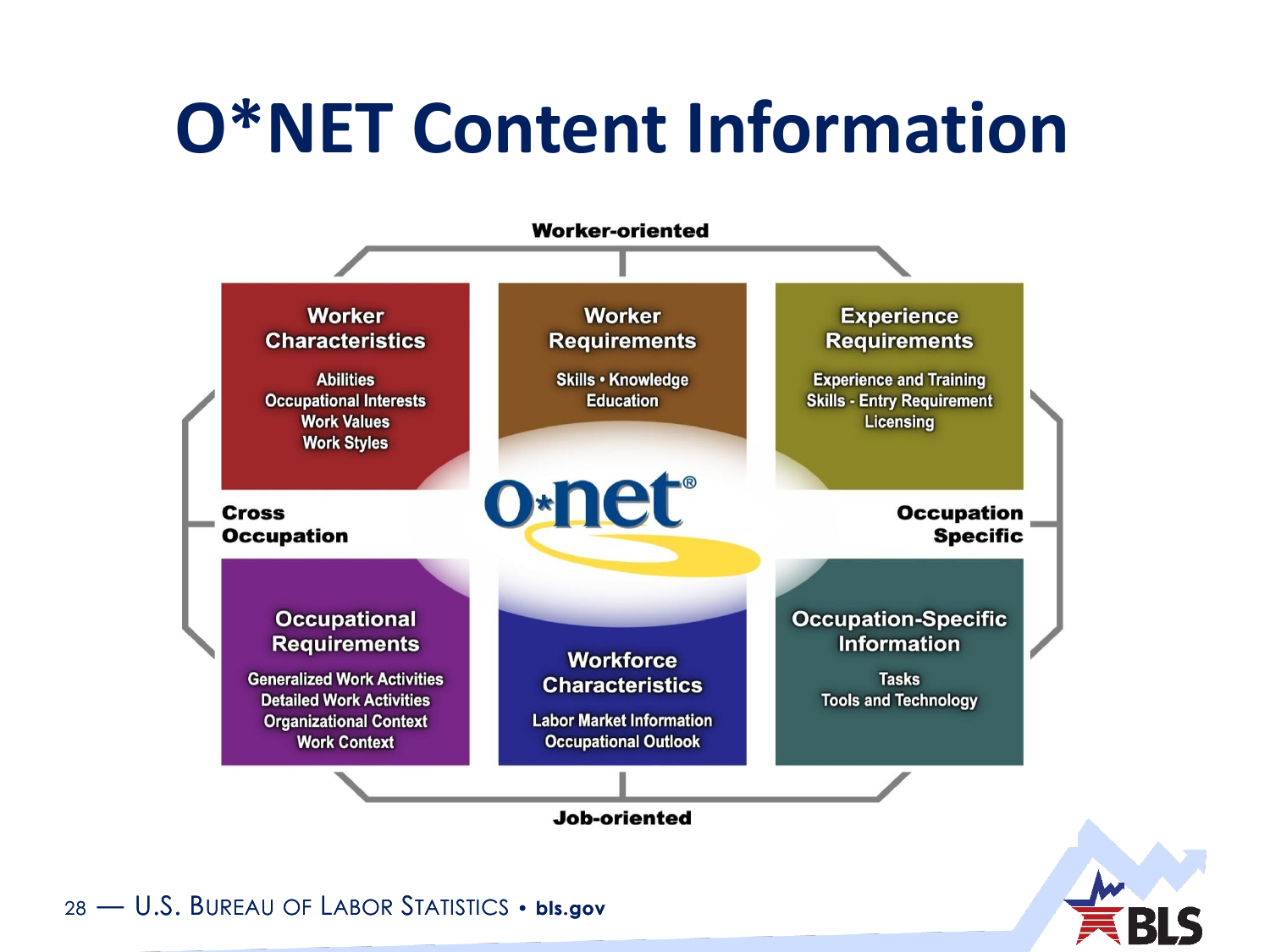# **Example O\*NET Data**<br>Details Report for:

Updated 2016

**EBLS** 

#### 19-3011.00 - Economists

|        |                                    | Knowledge Save Table (XLS/CSV)                                                                                                                                                                                          |
|--------|------------------------------------|-------------------------------------------------------------------------------------------------------------------------------------------------------------------------------------------------------------------------|
|        | <b>Importance Knowledge</b>        |                                                                                                                                                                                                                         |
|        |                                    | 93 <b>CECONOMICS and Accounting</b> - Knowledge of economic and accounting principles and practices, the financial markets, banking and the<br>analysis and reporting of financial data.                                |
|        |                                    | 90 <b>C Mathematics</b> - Knowledge of arithmetic, algebra, geometry, calculus, statistics, and their applications.                                                                                                     |
| $71 -$ |                                    | <b>C English Language</b> — Knowledge of the structure and content of the English language including the meaning and spelling of words, rules of<br>composition, and grammar.                                           |
|        |                                    | 53 <b>Computers and Electronics</b> - Knowledge of circuit boards, processors, chips, electronic equipment, and computer hardware and software,<br>including applications and programming.                              |
| 52 ∎   |                                    | <b>G</b> Education and Training — Knowledge of principles and methods for curriculum and training design, teaching and instruction for individuals and<br>groups, and the measurement of training effects.              |
|        | <b>Skills</b> Save Table (XLS/CSV) |                                                                                                                                                                                                                         |
|        | <b>Importance Skill</b>            |                                                                                                                                                                                                                         |
|        |                                    | 75 <b>C Active Listening</b> — Giving full attention to what other people are saying, taking time to understand the points being made, asking questions as<br>appropriate, and not interrupting at inappropriate times. |
|        |                                    | 75 <b>C</b> Critical Thinking — Using logic and reasoning to identify the strengths and weaknesses of alternative solutions, conclusions or approaches to<br>problems.                                                  |
|        |                                    | 75 <b>C Mathematics</b> - Using mathematics to solve problems.                                                                                                                                                          |
|        |                                    | 75 <b>C Speaking</b> - Talking to others to convey information effectively.                                                                                                                                             |
|        |                                    | <b>Abilities</b> Save Table (XLS/CSV)                                                                                                                                                                                   |
|        | <b>Importance Ability</b>          |                                                                                                                                                                                                                         |
|        |                                    | 75 <b>C Deductive Reasoning</b> — The ability to apply general rules to specific problems to produce answers that make sense.                                                                                           |
|        |                                    | 75 <b>C</b> Inductive Reasoning - The ability to combine pieces of information to form general rules or conclusions (includes finding a relationship among<br>seemingly unrelated events).                              |
|        |                                    | 75 <b>C</b> Written Comprehension — The ability to read and understand information and ideas presented in writing.                                                                                                      |
|        |                                    | 75 <b>C</b> Written Expression — The ability to communicate information and ideas in writing so others will understand.                                                                                                 |
|        |                                    | 72 <b>C Mathematical Reasoning</b> — The ability to choose the right mathematical methods or formulas to solve a problem.                                                                                               |
|        |                                    | 29 - U.S. BUREAU OF LABOR STATISTICS • bls.gov                                                                                                                                                                          |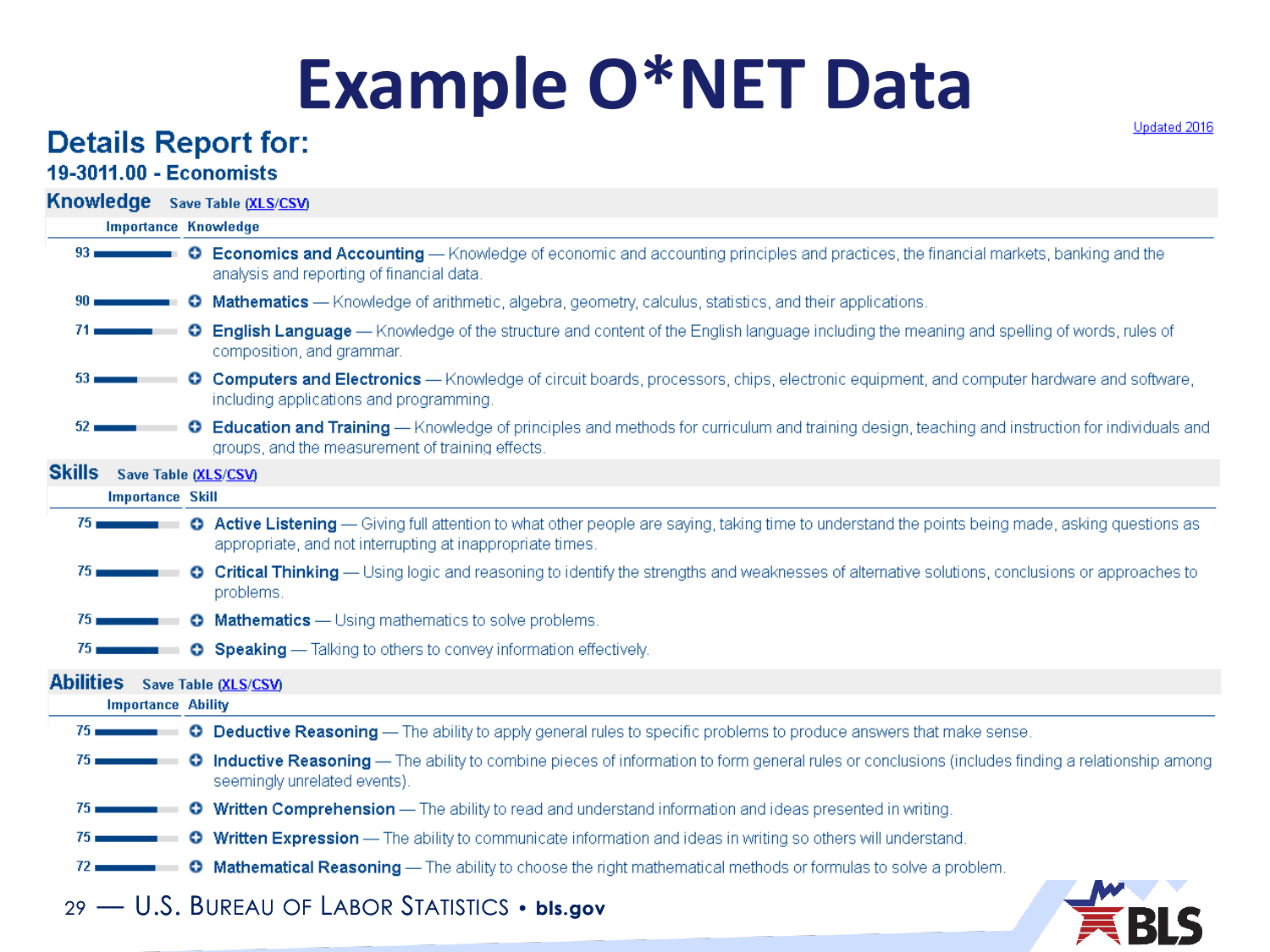# **Sources of O\*NET Data**

#### **Job Incumbents**

- ▶ Collected through establishment-based surveys
- Occupational Experts
	- ▶ Used for small, remote, and new/emerging **occupations**

#### ■ Occupational Analysts

▶I/O Psychologists used for technical data elements not able to be answered by job incumbants

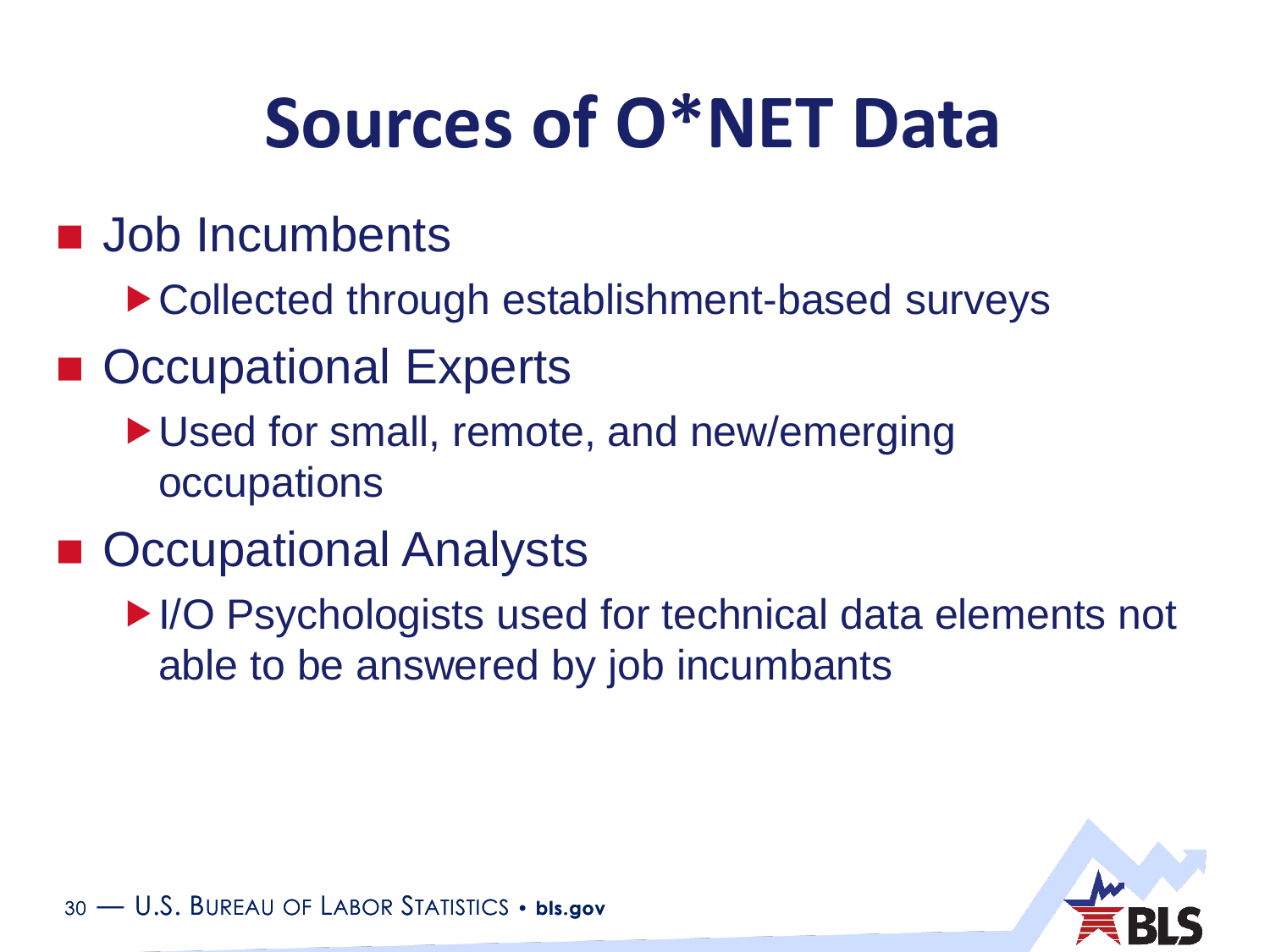# **Data Publication**

- Currently covers 974 Occupations
- Approximately 100 occupations are updated each year
	- ▶ Prioritized based on:
		- Fast growing
		- Green/Environment-related
		- Science, technology, engineering, mathematics, and innovation
	- ▶ Not designed for time series analysis of changes in occupational characteristics

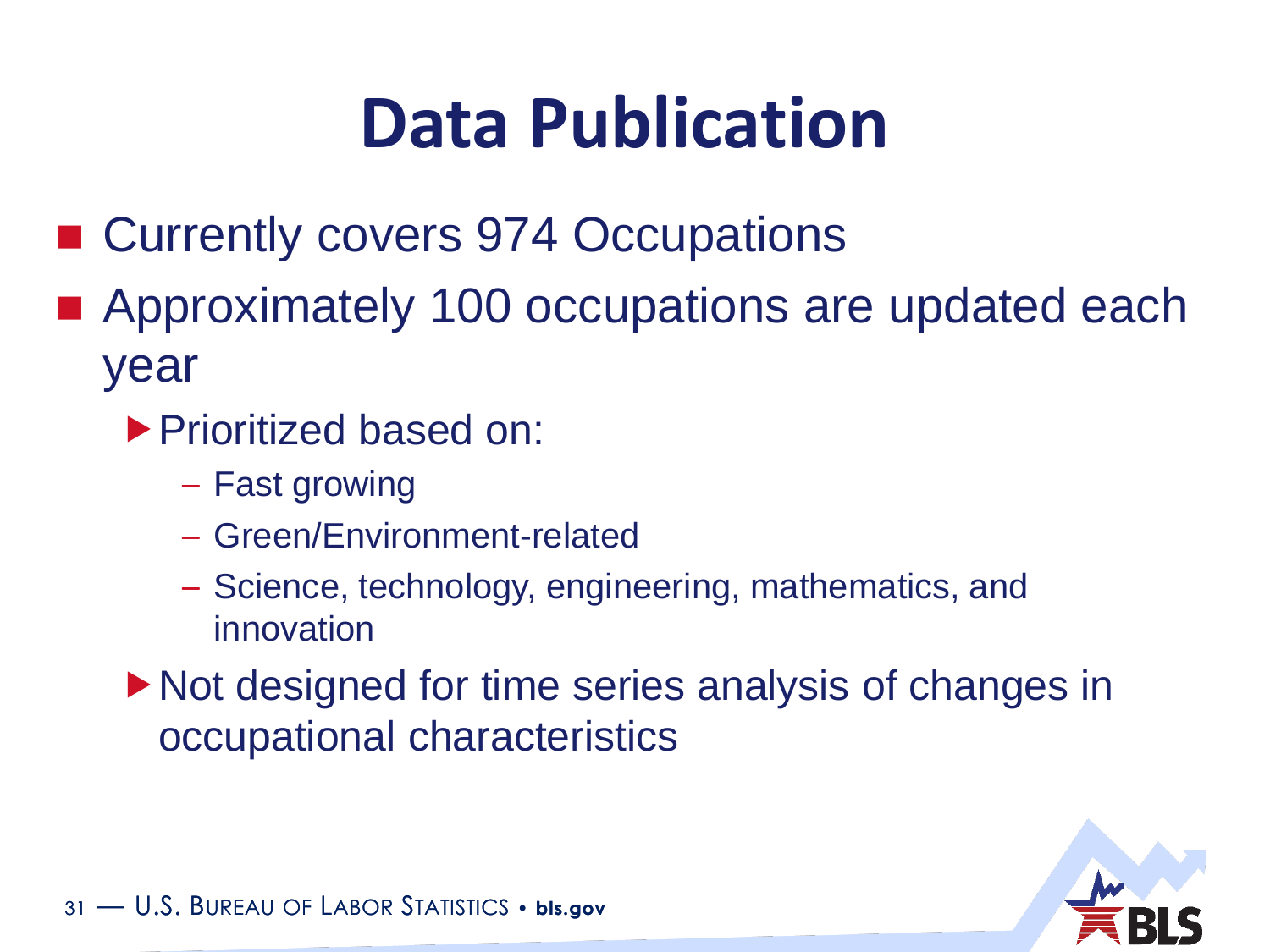# **The Occupational Requirements Survey**

- **The Occupational Requirements Survey (ORS)** provides occupational-related data for:
	- Physical demands
	- ▶ Cognitive demands
	- Environmental conditions
	- Vocational preparation
- Data is intended to adjudicate disability claims

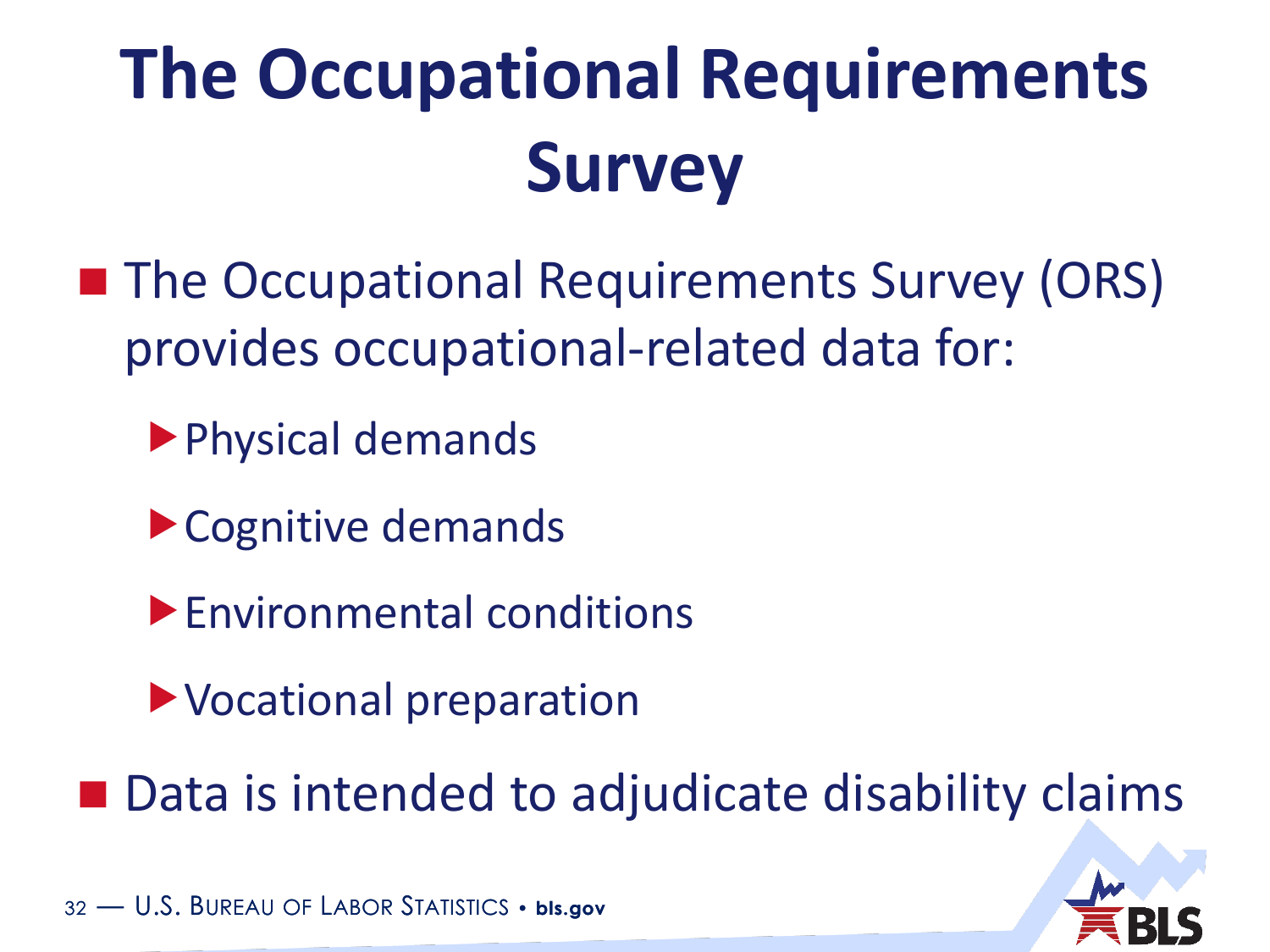## **ORS Data Elements**

- **Nocational preparation** 
	- Minimum formal education required
	- Pre- and post-employment training
	- **Prior work experience**
- Cognitive requirements
	- ▶ Decision-making required, supervision
	- ▶ Changes in routine
	- ▶ Pace of work and control over pace

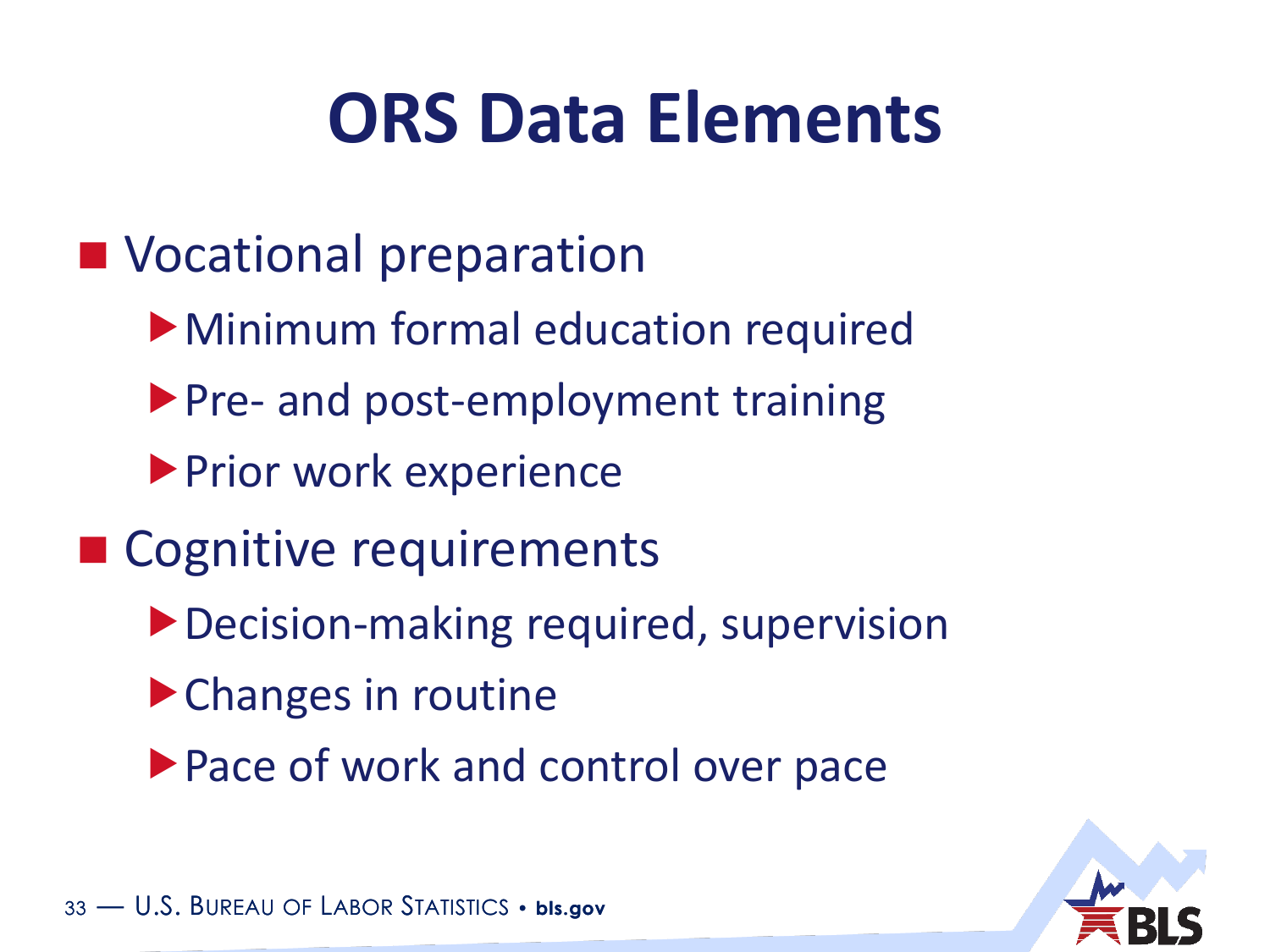# **ORS Data Collection**

- New survey collected using the existing National Compensation Survey infrastructure
- Collected at establishments through site visits by field economists
- **First data release in December 2016 covered 165** occupations
- **Expected to cover up to 1,090 occupations by 2019**
- Data on occupations will be updated every 5 years

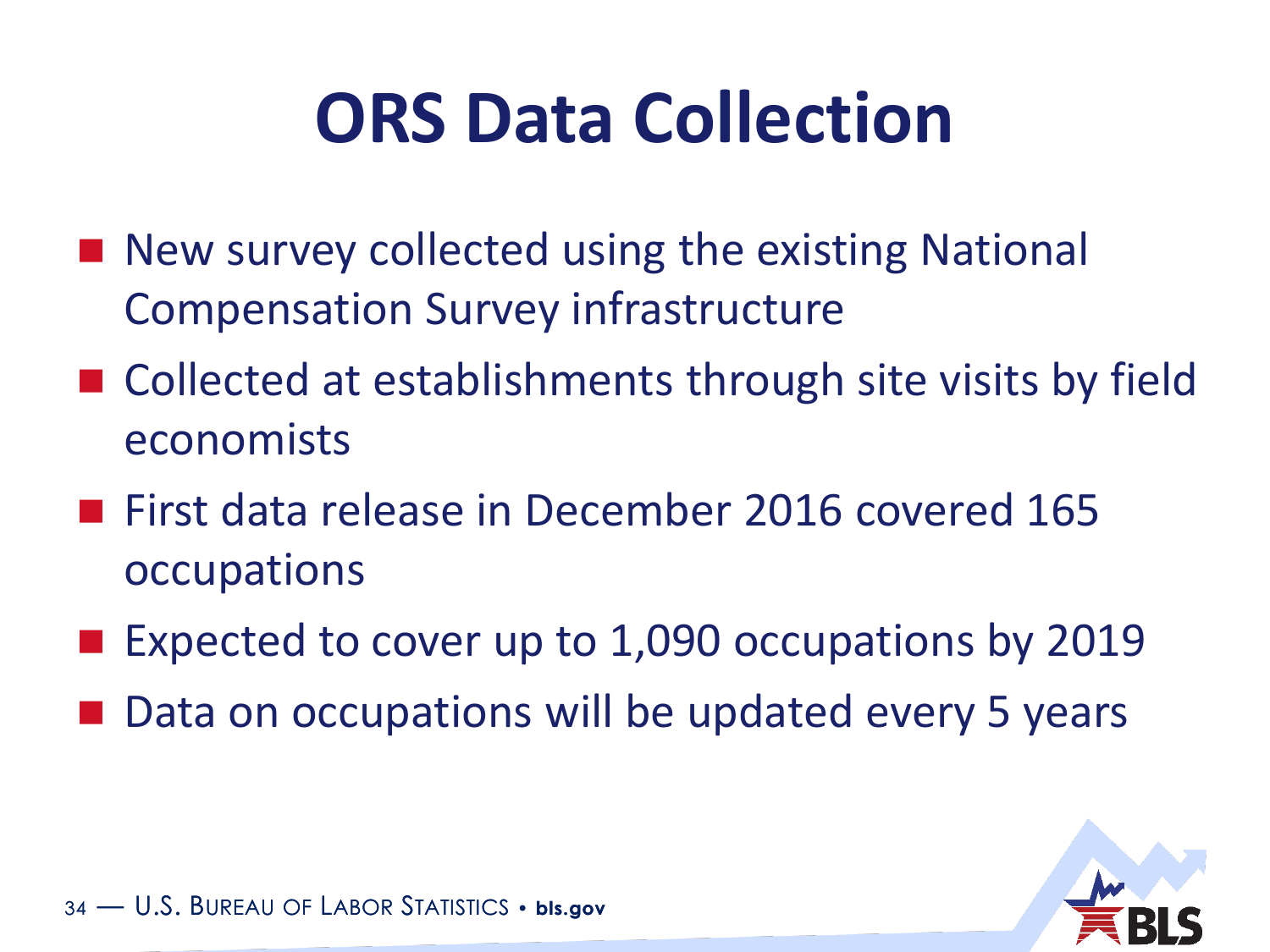## **References**

- BLS Educational Attainment and Classifications: [https://www.bls.gov/emp/ep\\_education\\_training\\_system.htm](https://www.bls.gov/emp/ep_education_training_system.htm)
- O\*NET Data Interface:<https://www.onetonline.org/>
- O\*NET Database:<https://www.onetcenter.org/>
- BLS Occupational Requirements Survey: <https://www.bls.gov/ors/>